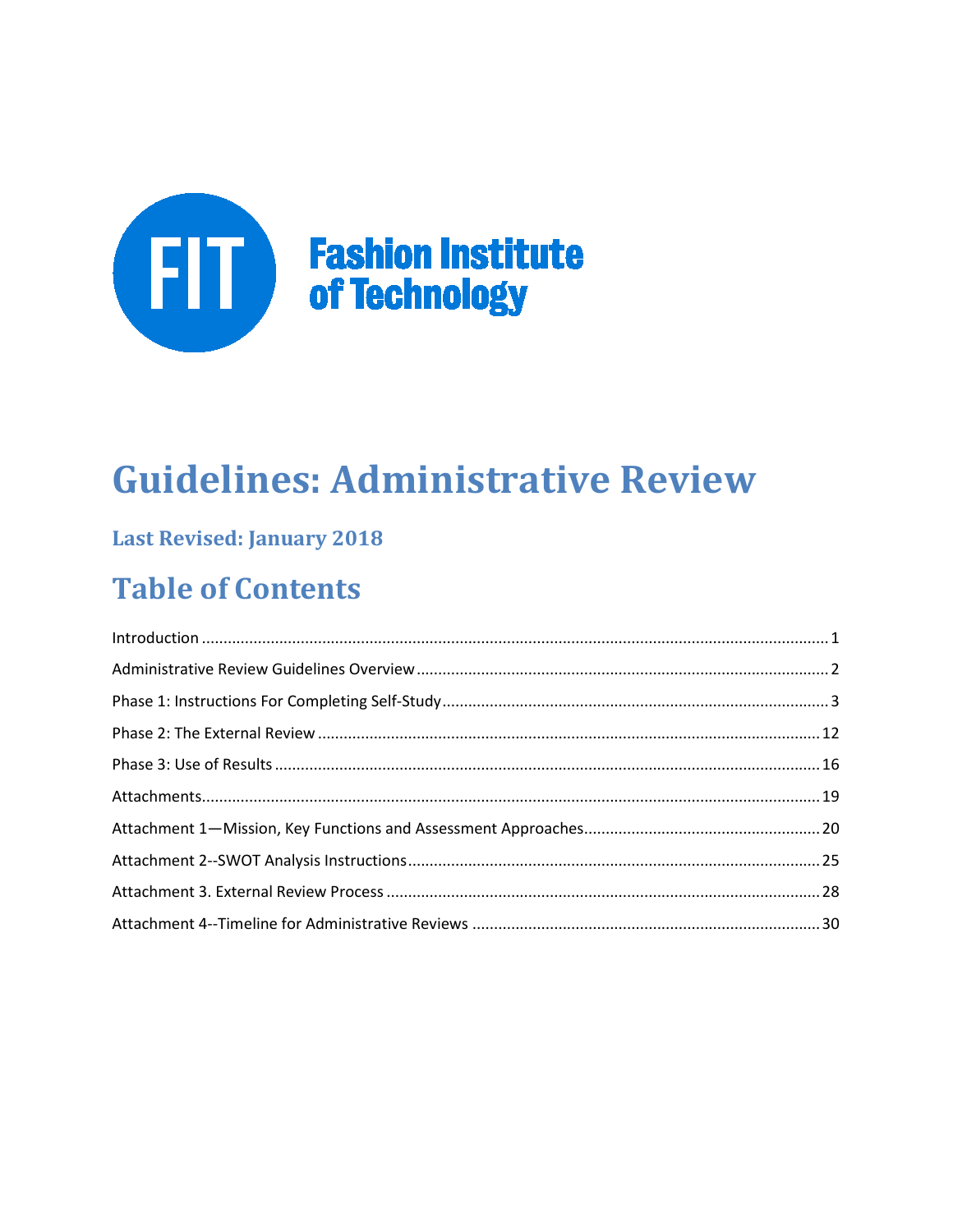## <span id="page-1-0"></span>**Introduction**

In 2009, FIT initiated a program to assess administrative units through a comprehensive selfstudy and external review process. This administrative review process was developed in order to:

- create an institutional culture that embraces continuous process improvement and best practices;
- comply with the Middle States Commission on Higher Education's mandate to develop a comprehensive program of assessment of institutional effectiveness; and
- provide managers and staff the opportunity to review operations and services, assess effectiveness, and develop improvement plans.

The following document describes the components of the administrative review process. These guidelines are reviewed and revised each year based on feedback from participants. These guidelines are in effect for all reviews starting in January 2018 and thereafter.

At a minimum, each administrative unit is required to undertake at least one review over a seven-year cycle.

The Office of Institutional Research and Effectiveness welcomes comments, as this process continues to be refined to better achieve the goals of the College's institutional effectiveness program.

Dr. Darrell E. Glenn, Assistant Dean of Institutional Research and Effectiveness Fashion Institute of Technology 333 7<sup>th</sup> Avenue, 16<sup>th</sup> Floor, Room 14 New York, NY 10001 Office: 212-217-4075 Darrell Glenn@fitnyc.edu

<span id="page-1-1"></span>Dr. Carolyn Comiskey, Executive Director of Assessment Fashion Institute of Technology 333 7<sup>th</sup> Avenue, 16<sup>th</sup> Floor, Room 17 New York, NY 10001 Office: 212-217-3596 [Carolyn\\_Comiskey@fitnyc.edu](mailto:Carolyn_Comiskey@fitnyc.edu)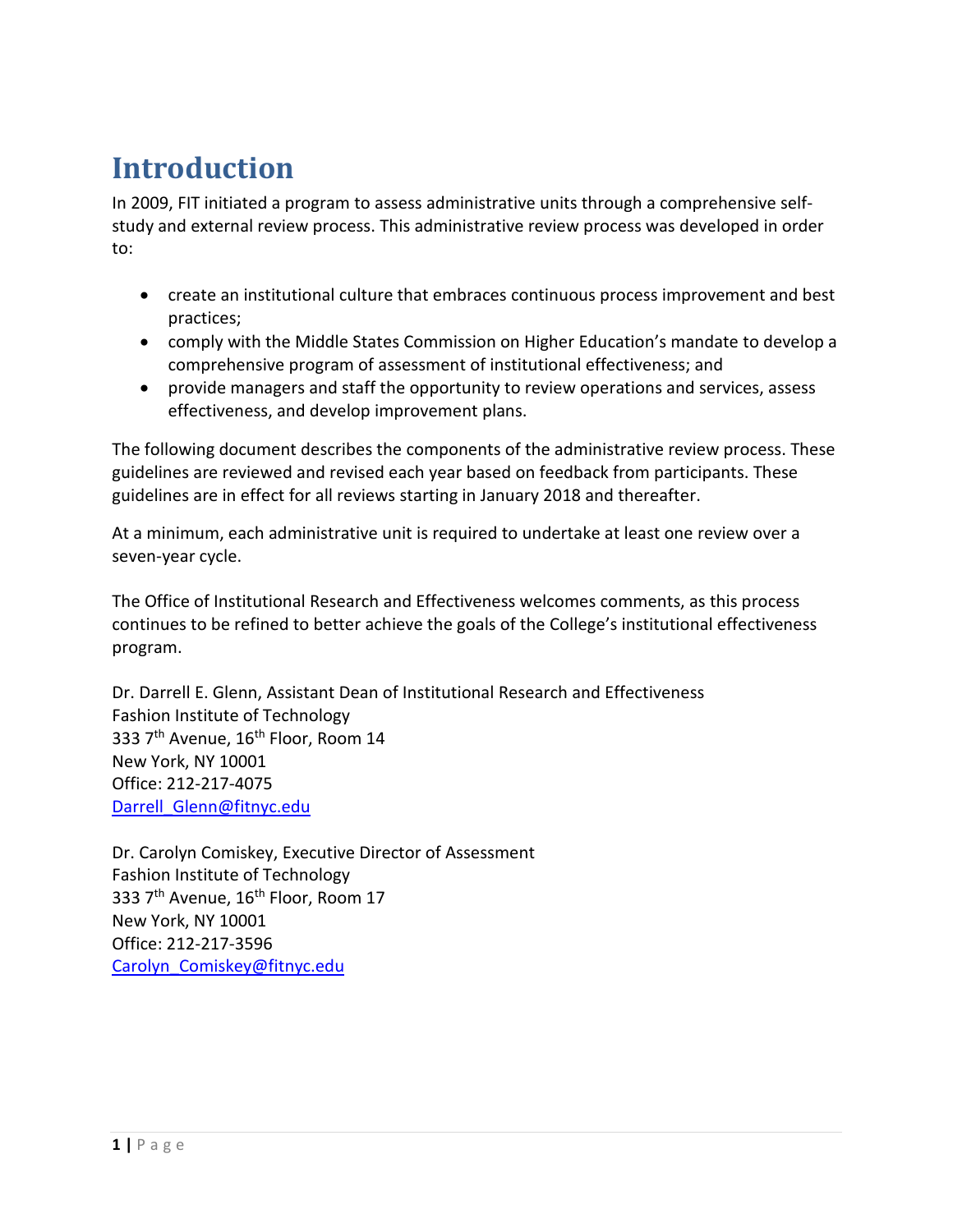## **Administrative Review Guidelines Overview**

Administrative review consists of three phases:

**Phase 1** - a unit self-study,

**Phase 2** - a review conducted by professionals external to the College who understand the unit's functions, and

**Phase 3** - a Use of Results process, which provides an opportunity for the unit's representatives, the respective Vice President, and staff from the Division of Strategic Planning and Institutional Effectiveness to consider all of the information gathered during the review process and develop an action plan that will be used to improve operations as well as for future planning and decision-making.

An outline of the components of the self-study is provided below, followed by detailed instructions for completing the review.

### **Phase 1 - Self-study**

#### **Unit profile:**

- a. Mission, stakeholders, history, description of services, future directions, and resources
- b. Unit functions and assessment approaches
- c. Assessing the unit
- d. Pulling it all together Conducting a SWOT analysis
- e. Specific areas to be addressed by external reviewers
- f. Preliminary action plan
- g. Appendices

#### **Phase 2 - External Review**

- a. Selection of reviewers
- b. Reviewer tasks
- c. Site visit
- d. Reviewers' report
- e. Unit response
- f. Revisions to action plan (if warranted)
- g. Reviewers' Scope of Work document

#### **Phase 3 – Use of Results**

- a. Distribution of materials
- b. Wrap up/Action Plan meeting
- c. Final action plan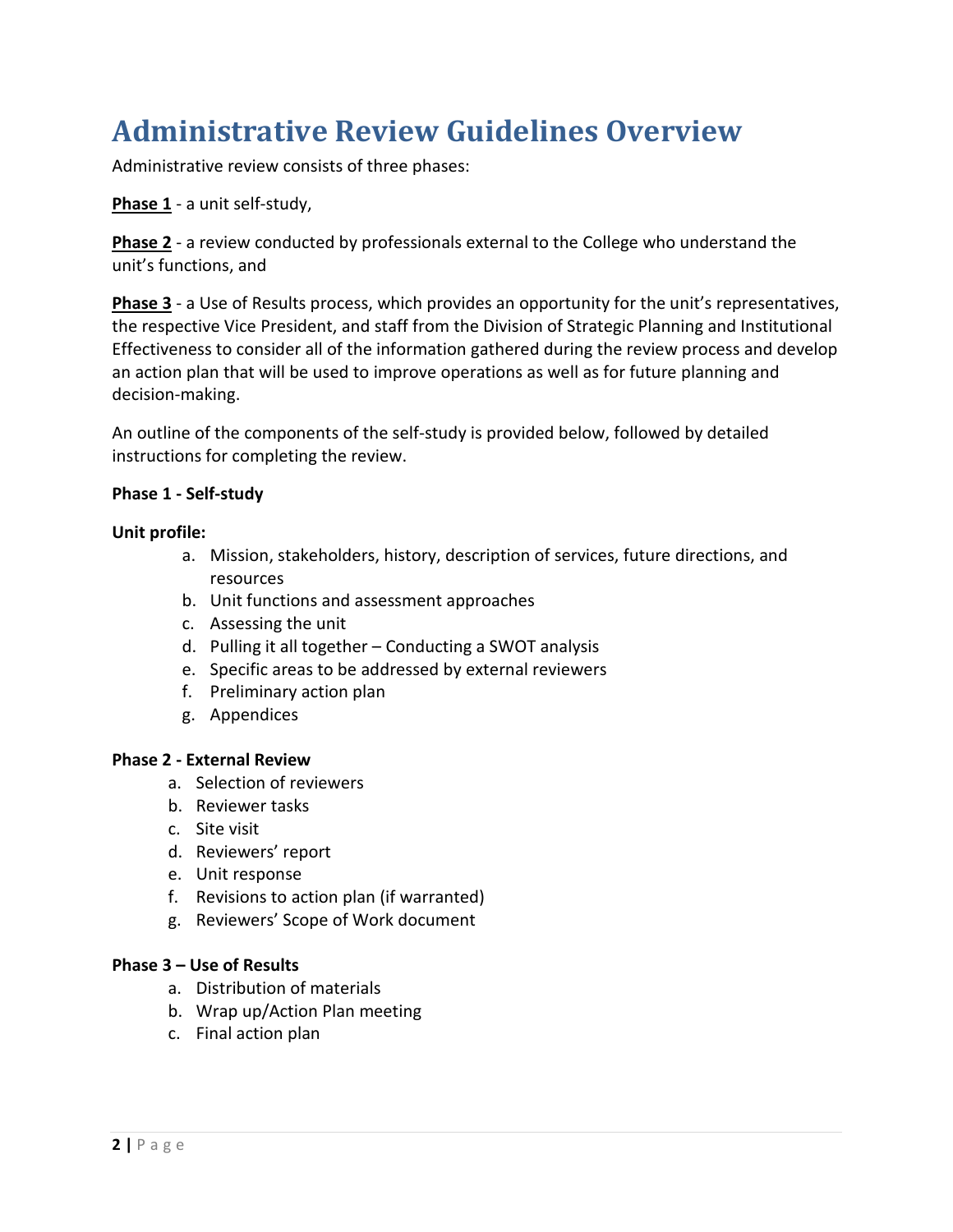## <span id="page-3-0"></span>**Phase 1: Instructions for Completing the Self-Study**

## **a. Unit profile**

The unit profile provides essential background information and describes the unit to those who are not familiar with it. Among the first readers of the profile will be the external reviewers who are engaged to review the unit's self-study and conduct a site visit.

Keeping the purpose of the profile in mind, describe the unit in the context of its mission, stakeholders, history, services provided, future direction, and resources.

### *Mission*

State the unit's mission, as approved by the appropriate divisional Vice President, and briefly explain how it links to the College's mission (fitnyc.edu/mission), the divisional mission and the strategic plan (fitnyc.edu/strategic plan). Further information on writing a mission statement can be found in **Attachment 1**.

### *Stakeholders*

Using the chart below, identify the primary stakeholders served by the unit, listing no more than 12. Stakeholders are parties that are directly affected by the unit's operations, having a "stake" in its performance. Internal stakeholders and those external to FIT should be listed in the first column. In the column to the right of the stakeholder, briefly note the connection between the stakeholder and the unit.

For example, the Purchasing Office's stakeholders include:

- vendors who are external stakeholders who bid on RFPS issued through the Purchasing Office and/or seek business from FIT through other means.
- FIT departments are internal stakeholders who rely on the Purchasing Office to procure items and/or services.

| <b>Stakeholders</b> | <b>Connection Between Stakeholder and Unit</b> |
|---------------------|------------------------------------------------|
| <b>Internal</b>     |                                                |
|                     |                                                |
|                     |                                                |
|                     |                                                |
|                     |                                                |
|                     |                                                |
|                     |                                                |
| <b>External</b>     |                                                |
|                     |                                                |
|                     |                                                |

*(add additional rows as needed)*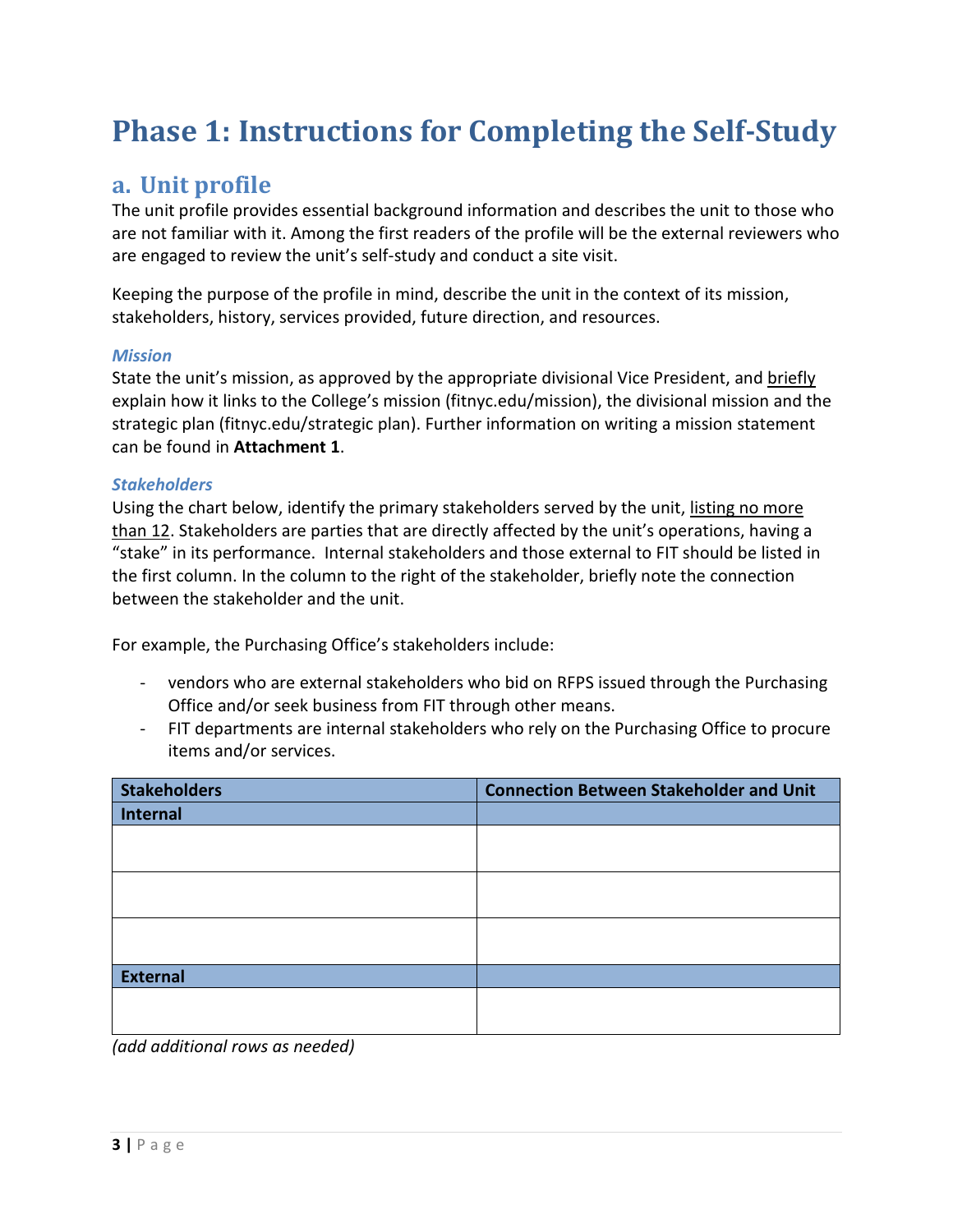If the ability of the unit to operate effectively relies strongly on other support services, programs, and/or administrative units, briefly discuss how these relationships impact the unit's operations.

### *Unit history*

In the review process, it is helpful to understand the unit's history and how it has evolved over the past five to ten years. Briefly discuss significant events that have affected the unit's operations. These could include mergers, expansions, and notable changes in mission or operating methods. Please note that information technology should not be addressed in this section. The use of technology should be described the Resources/Information Technology section on Page 5.

### *Narrative description of services*

Provide a brief narrative describing the core services provided by the administrative unit. If you were an external reviewer, what information and relevant data about the unit would you need in order to evaluate it? For example, a reviewer for the Academic Advising Center might want an overview of how students make appointments, information on the advisor caseload, and to know whether visits to academic advisors are required, etc. A reviewer for Human Resources might want a description of how new positions are approved and information on how many new hires are processed each year. In an appendix to the self-study, attach any up-to-date procedure manuals or other process documentation that would assist the reviewers in providing feedback.

## *Future Vision and Planned Initiatives*

Outline the aspirational vision for the unit as well as any future initiatives that have been planned and/or are in beginning stages of implementation. Where does the unit see itself in five years?

#### **Resources (staffing, specialized skills, budget, facilities and equipment, and technology)**

#### *Staffing*

#### *Current staff*

Describe where the unit resides within the College's organizational structure. Provide the most current unit organization chart. List all staff members and include the following information for each:

- Employee name
- Classification (full- or part-time)
- Title
- Number of years working in the unit
- Area of specialization or expertise (if applicable)

Provide position descriptions for each employee in an appendix.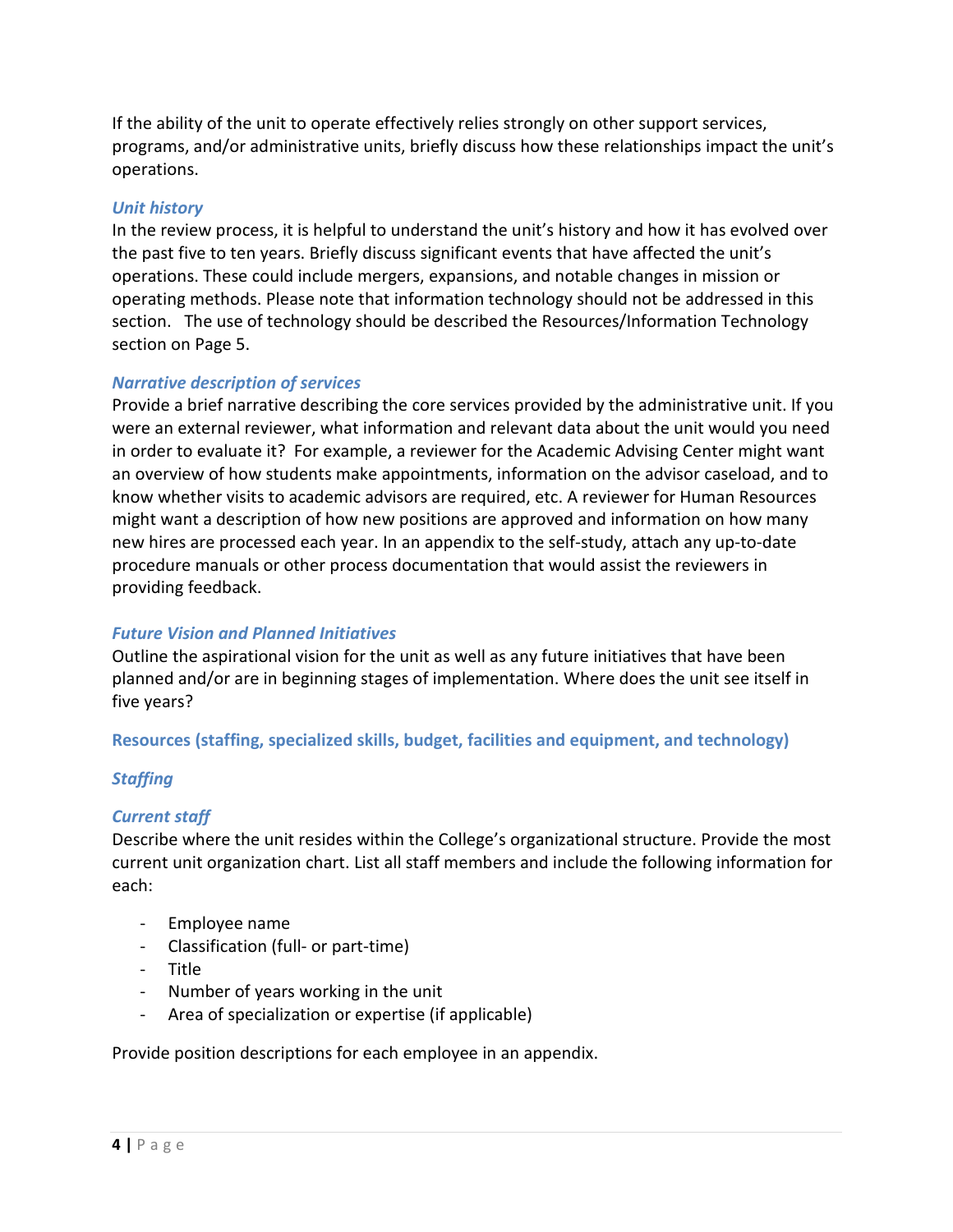### *Specialized skills*

Describe the expertise or specialized skills of current staff members and discuss whether these meet all of the unit's needs. Discuss the staff's mix of knowledge, experience, and disciplines and whether any improvements in these areas are recommended.

#### *Vacancies and/or future lines*

Identify any vacant positions and, if applicable, potential hiring or reorganization plans.

#### *Succession planning and cross-training*

Evaluate the unit's exposure to risks associated with staff and management turnover. Does the unit have critical, complex functions (which might be less than completely documented) that only one or two staff can perform?

Report on how the risks arising from the potential turnover of critical staff are mitigated or managed.

#### *Facilities and Equipment*

List the equipment and facilities currently used by the unit, noting any specialized features. Discuss how well they meet the unit's needs. Discuss long-term space requirements and any need for proximity to other departments. Describe how these needs have been addressed in the College's Master Plan.

#### *Information technology*

- List software packages utilized by the unit (e.g., Banner, Hyperion) and describe how the software is used to support the unit's major function(s).
- Discuss how the utilization of information technology (e.g., hardware, software, operating and application systems, networks) has changed and/or improved the quality of the unit's services in recent years.
- Evaluate the unit's use of technology. What is working well and what could use some improvement?

#### **Budget**

Report on the total budget for the unit in the most recent fiscal year. This should include operating dollars broken out by Personal Services (PS) and Other than Personal Services (OTPS) as well as any restricted accounts managed by the unit. Discuss the sufficiency of the budget to meet the unit's operational needs.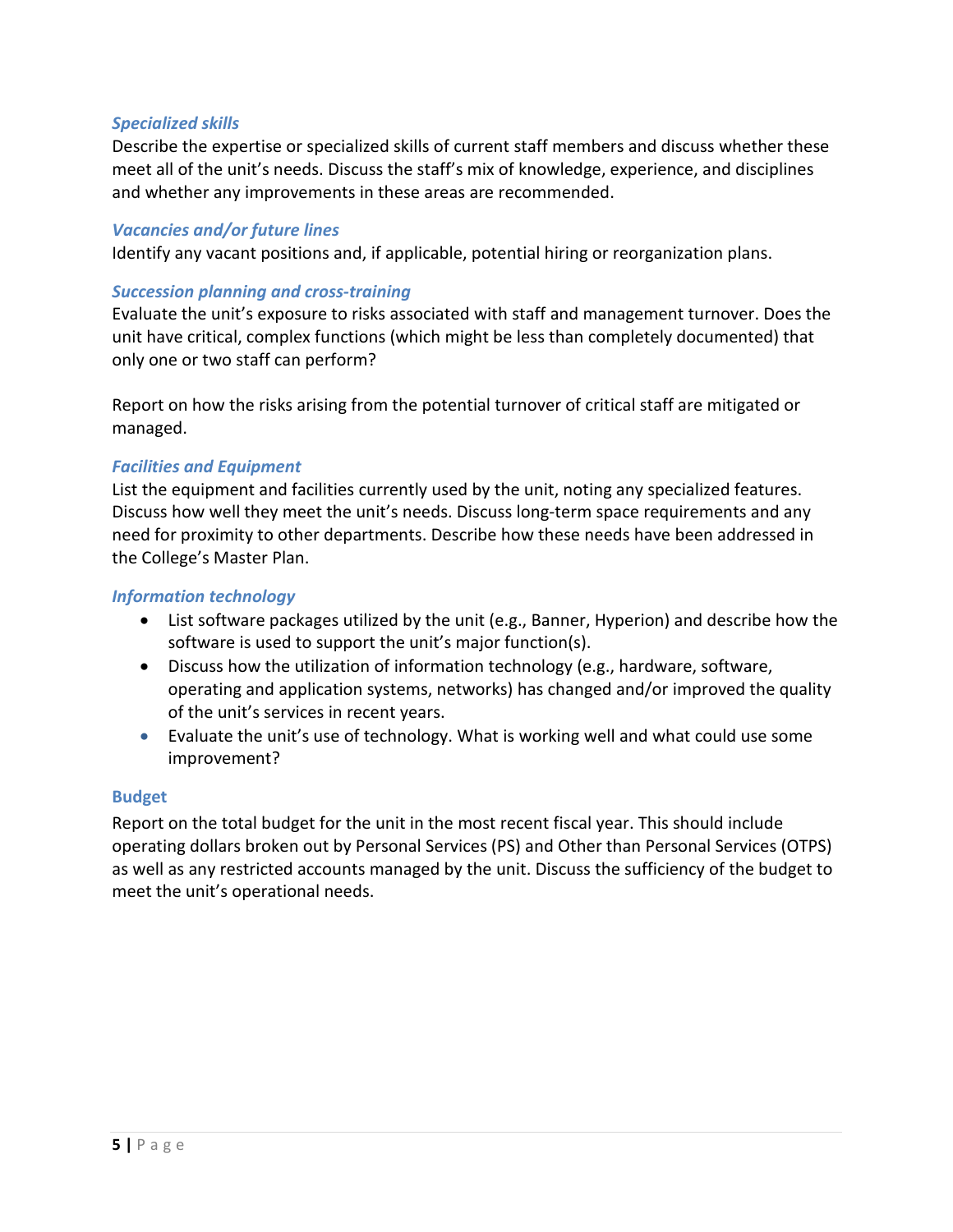## *b. Unit functions and assessment approaches*

In this section, identify the most important functions that the unit performs in order to fulfill its mission. For each function, identify the kinds of data or other information regularly collected to assess the unit's performance of the function and the perceptions and attitudes of the unit's clients. In addition, list the key performance indicators (KPIs) that **could** be used to assess how well the unit is performing each core function, and indicate whether the data is currently collected for each. These indicators should be specific, measurable metrics from which you can assess if the function is performed successfully. They may relate to the quality of service, the quantity or volume of service, or other aspects of effectiveness. More information on identifying functions and selecting assessment approaches can be found in **Attachment 1**.

| <b>Key Functions</b>                         | <b>Assessment Approach/Performance</b><br><b>Indicators</b> |
|----------------------------------------------|-------------------------------------------------------------|
|                                              |                                                             |
| Work cooperatively with all divisions of the | Chart annually the deadlines, initial                       |
| college to improve the accuracy and          | submission, and final load dates for each SIRIS             |
| completeness of data in Banner and other     | and IPEDS submission, as well as error counts.              |
| campus information systems.                  |                                                             |
| Manage the administration of student,        | Monitor and report on response rates for                    |
| staff, and faculty surveys within the IRE    | NSSE, SOS, Alumni Survey, and ad hoc surveys;               |
| office and coordinate surveys undertaken     | count surveys and number of students                        |
| by other offices campus-wide.                | surveyed.                                                   |
| Supply data for the purposes of              | Chart annually the deadlines and submission                 |
| compliance with federal and state            | dates for major college guide surveys; create               |
| requirements, support of student             | reports from request tracking database to                   |
| recruitment, and provision of information    | monitor time to completion for data requests;               |
| to internal FIT uses, government and         | customer satisfaction survey.                               |
| media organizations.                         |                                                             |

A few examples from the Office of Institutional Research and Effectiveness are below: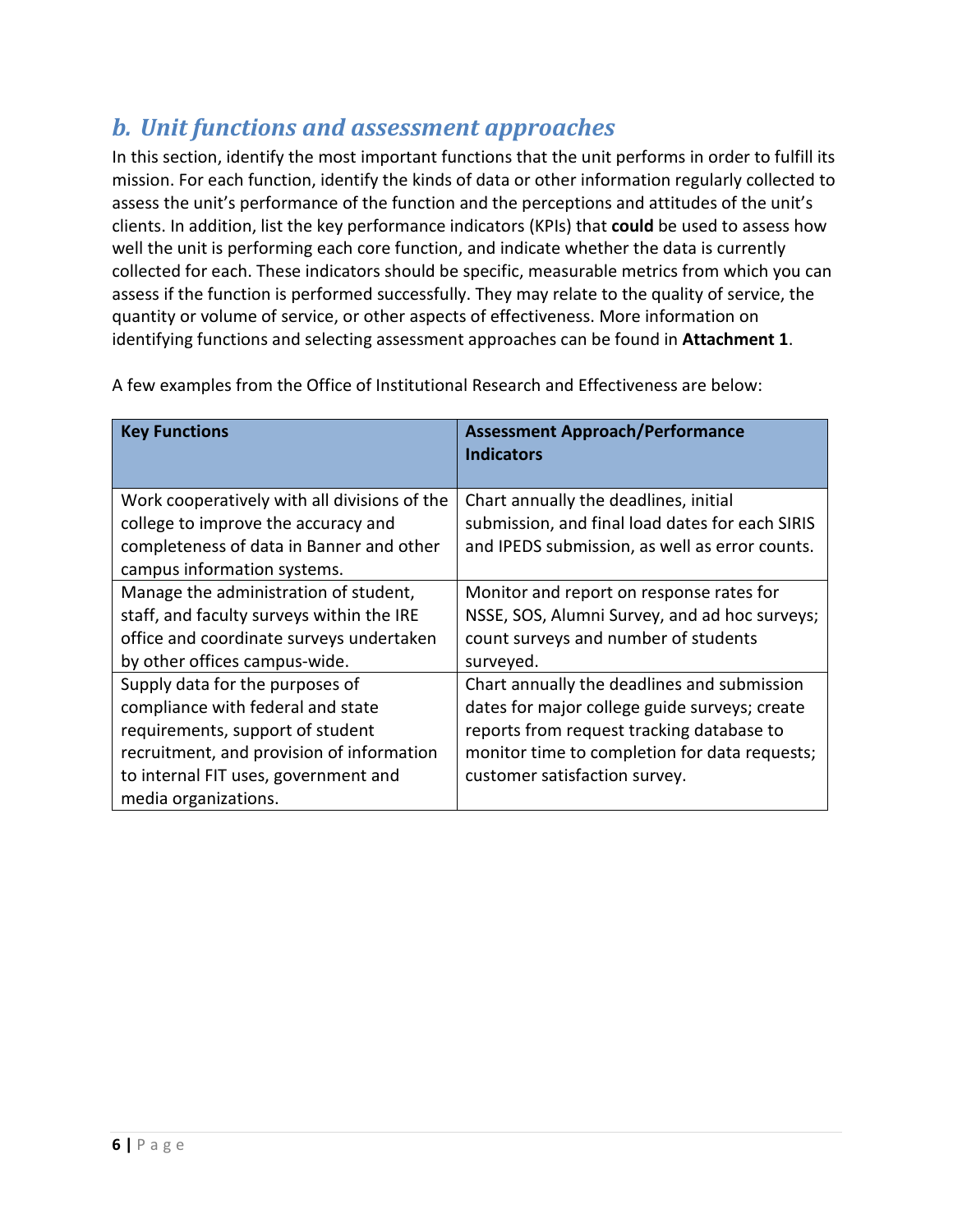## **c. Assessing the unit**

The next step in the review process is to present and discuss data/metrics and assessment results that are on file, and to work closely with the Office of Institutional Research and Effectiveness to design additional assessment, data collection, and analysis activities. In this section, provide evidence collected since the last review and design and conduct any additional assessments needed in order to fully evaluate the unit's performance of its functions. Conduct an analysis of this information to assess the unit's strengths and weaknesses in terms of carrying out its core functions.

## *List of Assessments and Findings*

Using the chart below, list all assessment and data collection activities completed during the last five years, prior to this review. Indicate how the results of these activities have been used to inform decision making and/or effect improvements or changes in operations.

| <b>Metrics/Data or</b><br><b>Other</b><br><b>Assessment</b><br><b>Activity</b> | Year<br><b>Implemented</b> | <b>Functions</b><br><b>Assessed</b> | <b>Findings (in</b><br>brief) | <b>Improvements or</b><br><b>Changes Made as</b><br>a Result (if<br>applicable) |
|--------------------------------------------------------------------------------|----------------------------|-------------------------------------|-------------------------------|---------------------------------------------------------------------------------|
|                                                                                |                            |                                     |                               |                                                                                 |
|                                                                                |                            |                                     |                               |                                                                                 |
|                                                                                |                            |                                     |                               |                                                                                 |
|                                                                                |                            |                                     |                               |                                                                                 |

In addition to the chart, present and discuss the most relevant data and assessment findings and analyze it in this section.

## *Develop Additional Assessments*

In reviewing the unit's functions and measurement approaches, in what areas is more information required in order to assess effectiveness? Administrative Review is an opportune time to develop additional assessment measures to ensure that the unit has robust evidence about its effectiveness. It is important to work closely with the Office of Institutional Research and Effectiveness to identify and design additional assessment methods, and /or collect relevant data.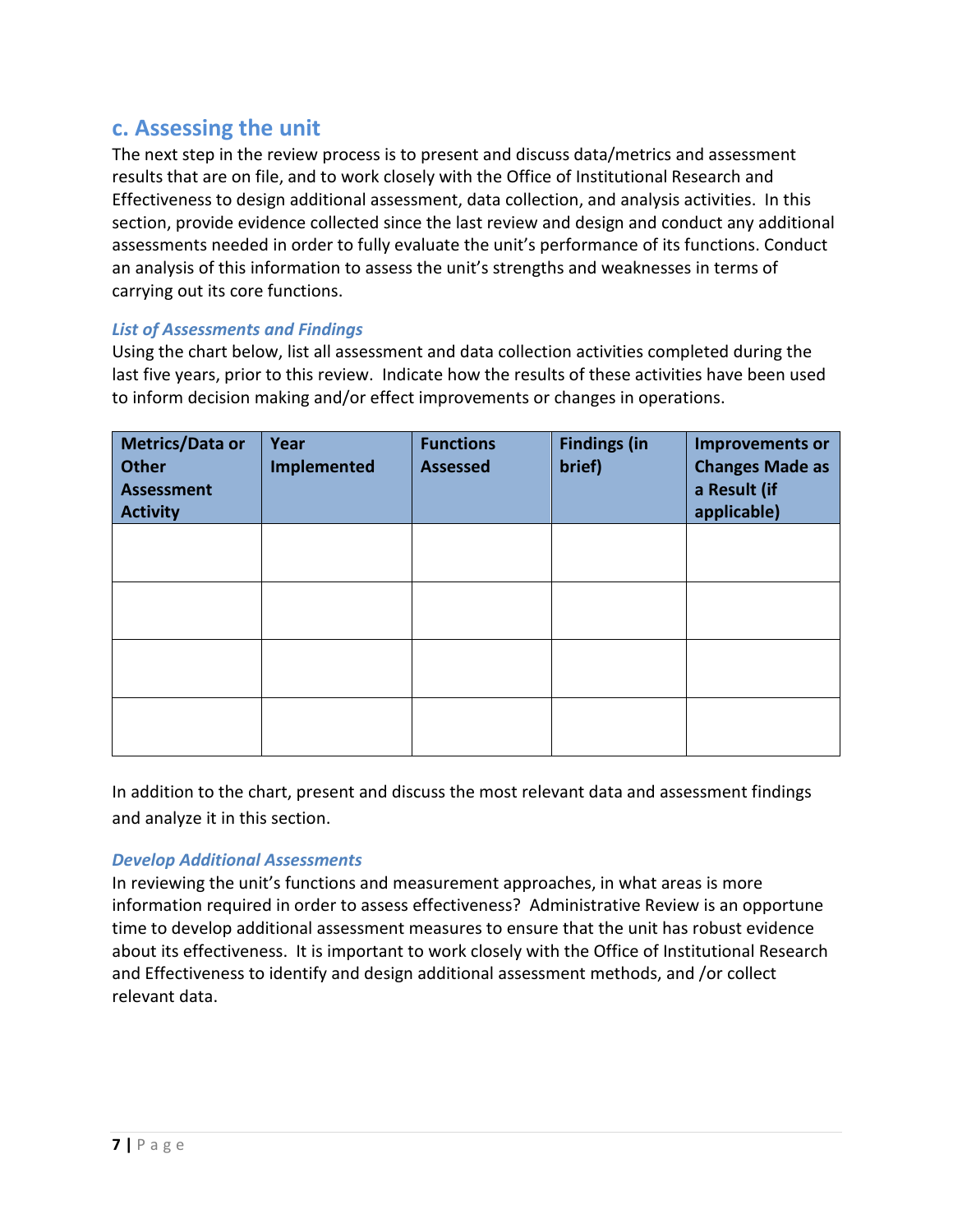### *Describe the Additional Assessments and Present and Analyze the Results*

Describe the additional assessments that have been conducted and/or additional data that has been collected as part of this Administrative Review. Be sure to include details necessary to understand the assessment methodology, such as time frame, number of people surveyed, etc. Prepare a summary of the results and an analysis of their meaning for the unit's operations.

#### *Future Assessment/Data Collection:*

Describe how the unit plans to assess its functions in the next five years. How will the unit regularly assess its effectiveness? What kinds of data will regularly be collected to provide the unit with the information related to its effectiveness and the perceptions and attitudes of the users of the unit's services?

Using the chart below, provide brief descriptions of the assessment method, including relevant details. For example, if a function will be assessed by determining the satisfaction of users, "survey" is not a detailed enough description of an assessment approach. "Survey administrators and staff who received services provided by the department in the prior year to gather information on the timeliness and perceived quality of the work done" is closer to the mark.

| Future Assessment Methods   Timeframe/Frequency | <b>Function(s) Assessed</b> |
|-------------------------------------------------|-----------------------------|
|                                                 |                             |
|                                                 |                             |
|                                                 |                             |
|                                                 |                             |
|                                                 |                             |
|                                                 |                             |
|                                                 |                             |
|                                                 |                             |
|                                                 |                             |
|                                                 |                             |
|                                                 |                             |
|                                                 |                             |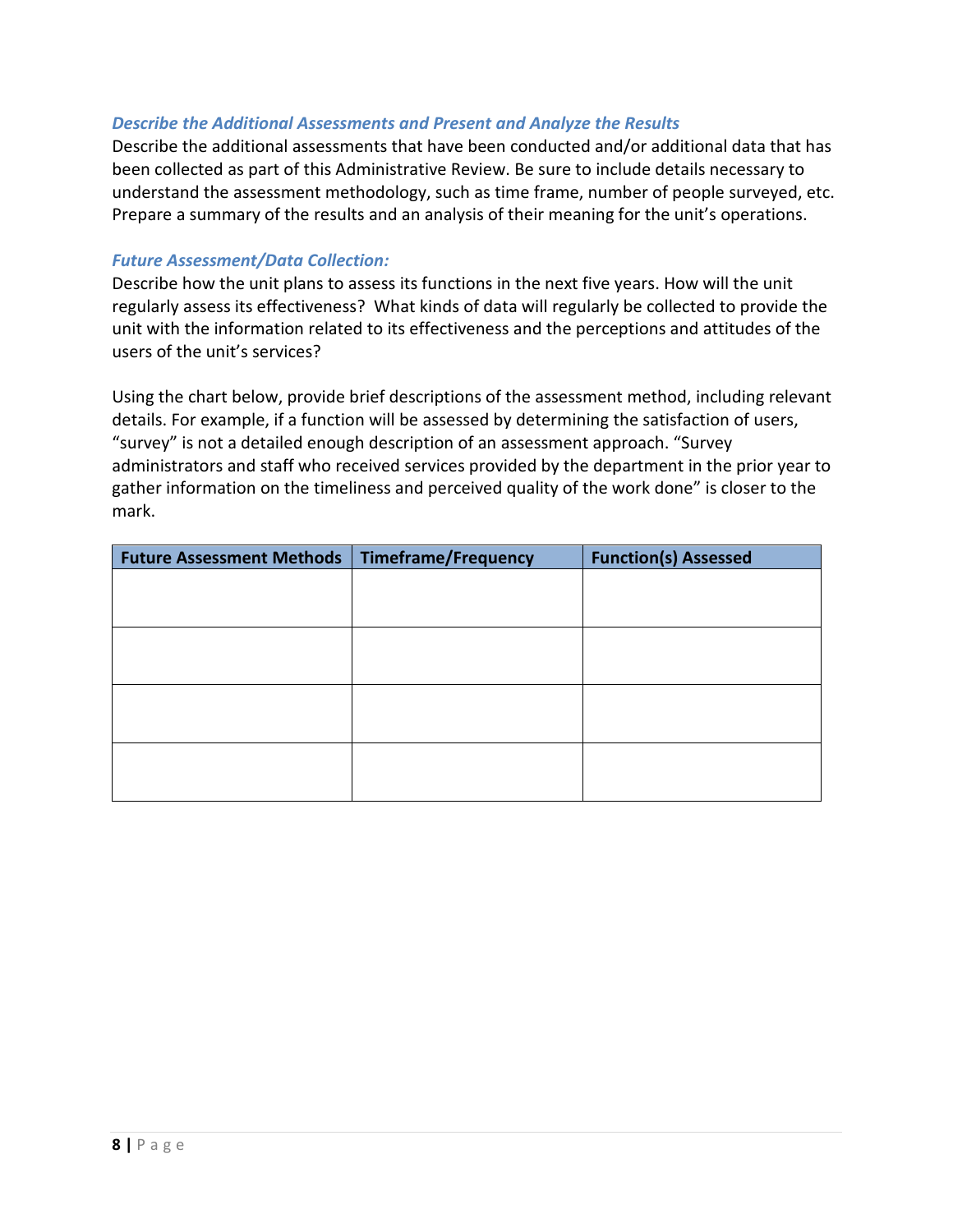## **d. Pulling it all together: Conducting a SWOT analysis**

At this point in the review process, a wide variety of information has been compiled. The next step is to analyze this information and present it in a way that can help formulate an action plan for improvement. A SWOT (Strengths, Weaknesses, Opportunities, Threats) analysis is one method of accomplishing this. In a SWOT analysis, the available information is placed into four categories. Aspects of the unit's internal operations can be classified as strengths or weaknesses and aspects of the external environment can be classified as opportunities or threats. The primary purpose of this part of the review is to understand these internal and external factors and to begin developing strategies to effect improvement or mitigate problems.

Please answer the following questions as part of this analysis:

- What are the unit's strengths that contribute to fulfilling its mission and/or performing its functions?
- What are the unit's weaknesses that inhibit it from fulfilling its mission and/or performing its functions?
- What are the external opportunities that the unit might benefit from in the short and long term?
- What are the external threats that might make the unit's mission difficult to fulfill going forward?

**A detailed guide to conducting a SWOT analysis is available as Attachment 2**.

## **e. Specific areas to be Addressed by External Reviewers**

In Phase 2 of this review, external reviewers will be engaged to evaluate the unit's operations and prepare a report with recommendations for possible improvements. Reviewers will be sent a scope of work that describes the areas they should address in their report. Details on the scope of work can be found on page 14.

List any specific questions or issues outside of the general scope of work that the reviewers should address during their visit.

## **f. Preliminary Action Plan**

Using the chart on page 10, develop a preliminary action plan based on all of the information gathered in the unit profile, the assessment process, and the analysis of the results of the SWOT analysis. Identify areas to focus on for continuous improvement in order to fulfill the unit's mission and perform key functions. In the preliminary action plan, list the initiatives proposed in the next 3 to 4 years, considering budgetary impact. Outline steps for implementation, and consider potential obstacles. Ultimately, all actions should relate to the unit's key functions, and the action plan should map this relationship. At this point, the action plan reflects only preliminary ideas since reviewers' input, as well as feedback from the unit's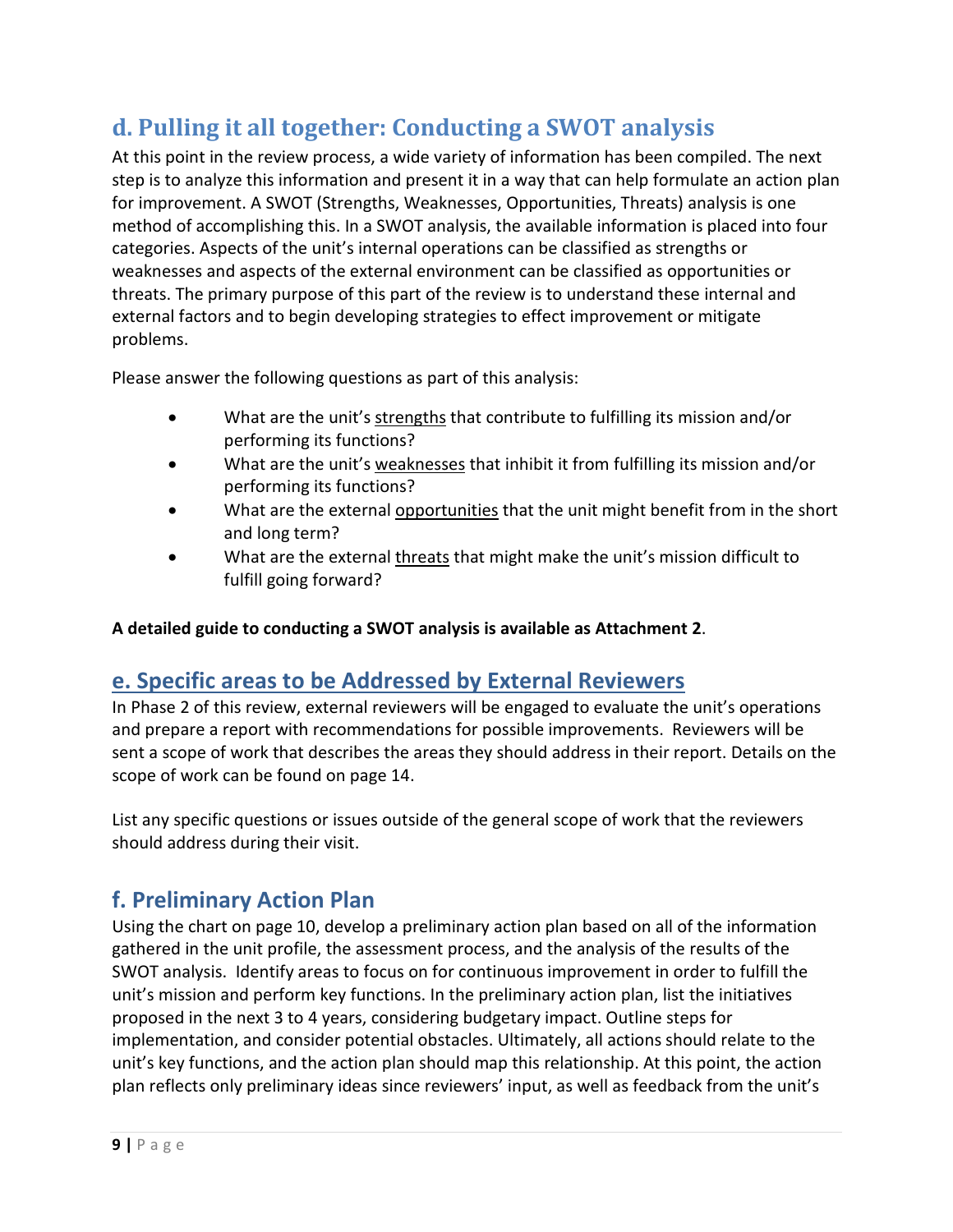vice president, are required before making final decisions. Include any actions/initiatives already planned or recently implemented.

| <b>Action Steps</b> | <b>Action</b><br><b>Status</b><br>New as a<br>result of self-<br>study;<br>currently<br>planned;<br>recently<br>implemented | <b>Connection to</b><br><b>Key Function</b><br>List the key<br>functions that<br>this action step<br>supports. | <b>Budgetary</b><br>Impact<br>List items<br>requiring<br>additional<br>resources | Implementatio<br>n Plan and<br><b>Timeline</b> | <b>Potential</b><br>Obstacles or<br><b>Other Factors</b><br>to Consider |
|---------------------|-----------------------------------------------------------------------------------------------------------------------------|----------------------------------------------------------------------------------------------------------------|----------------------------------------------------------------------------------|------------------------------------------------|-------------------------------------------------------------------------|
|                     |                                                                                                                             |                                                                                                                |                                                                                  |                                                |                                                                         |
|                     |                                                                                                                             |                                                                                                                |                                                                                  |                                                |                                                                         |
|                     |                                                                                                                             |                                                                                                                |                                                                                  |                                                |                                                                         |
|                     |                                                                                                                             |                                                                                                                |                                                                                  |                                                |                                                                         |

*(add rows as necessary)*

After the site visit has taken place and the report has been received from the external reviewers, a meeting will be scheduled with the unit vice president and staff from the Division of Strategic Planning and Institutional Effectiveness to determine final action steps. At that point, a final action plan will be developed that includes specific information about responsible personnel, an implementation schedule, and plans for assessing changes.

The final action plan should be a "stand alone" document that can be used to explain why a particular course of action is warranted. Components of the action plan include:

- A summary of key findings;
- Identification of areas where improvements are needed;
- Description of actions that can be taken to effect the desired improvements, or that are already planned or recently implemented to address these issues.

The plan should be viewed as a framework for ongoing assessment, and some thought should be undertaken about how to measure the impact of the actions in the plan.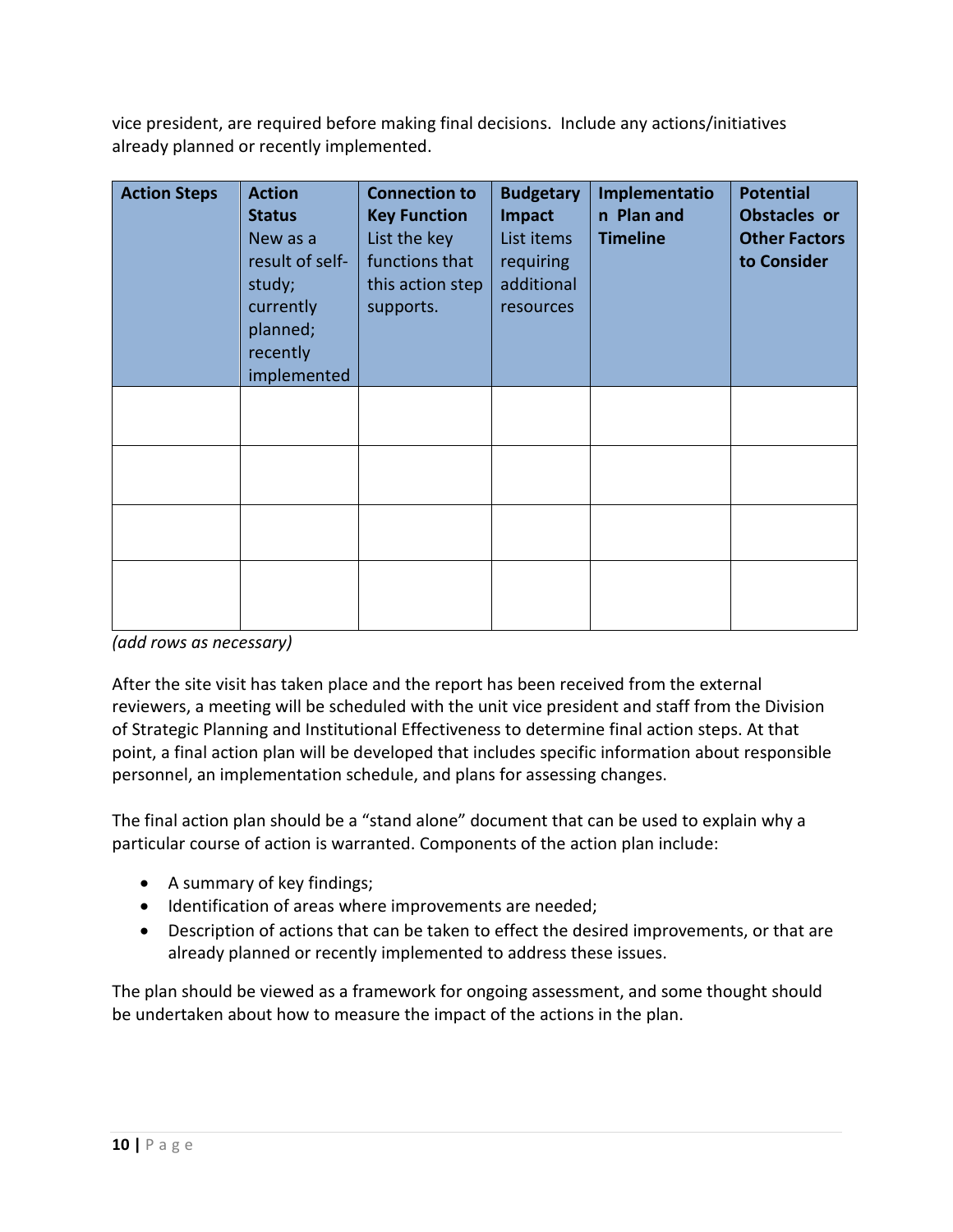## **g. Appendices**

Please include appendices, as applicable, that you believe will contribute significantly to the understanding of your unit and its operations. For example, organizational charts (illustrating how your unit aligns with the College's overall organizational structure), major process flow charts, policies/procedures (provide links if policies are available online).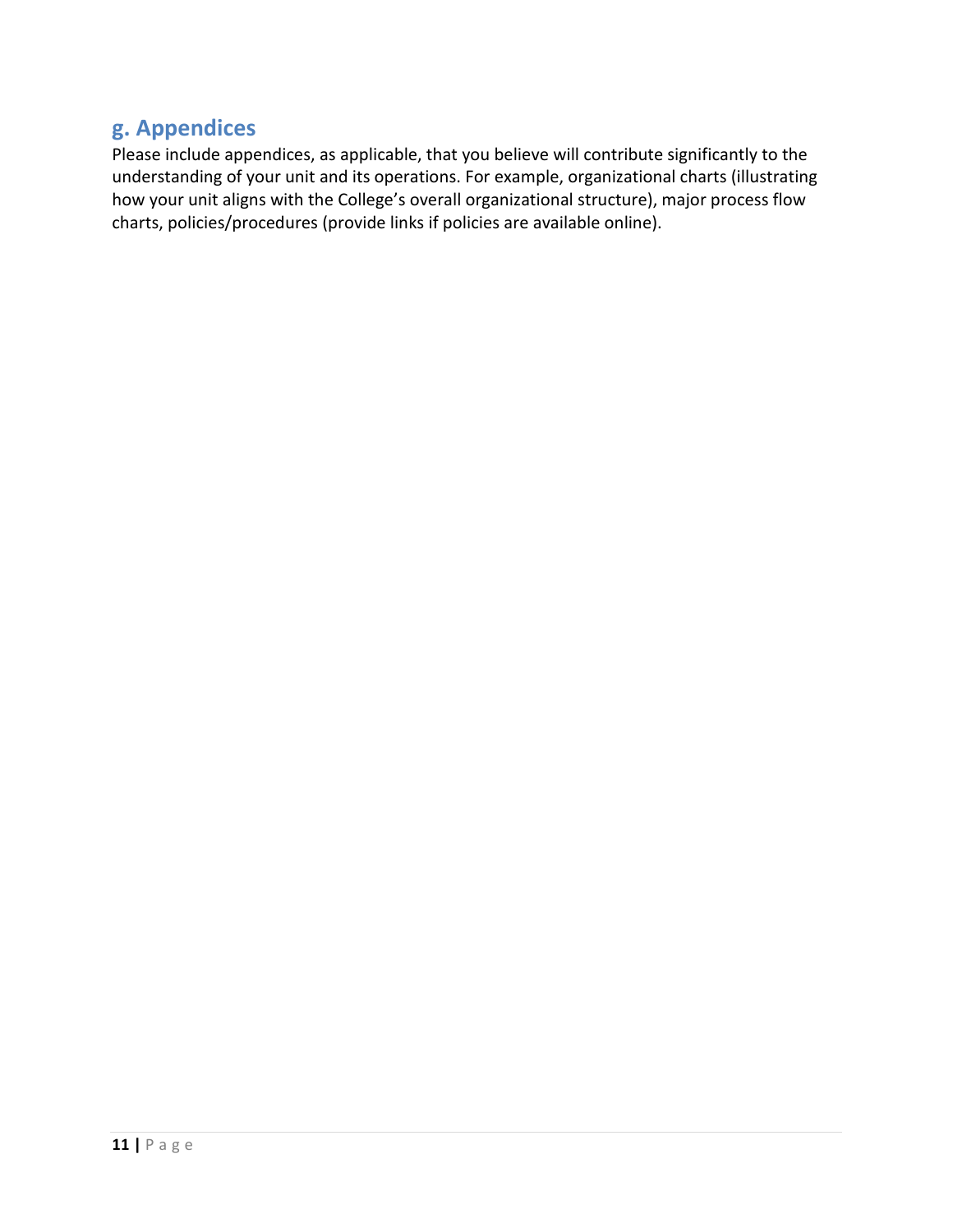## <span id="page-12-0"></span>**Phase 2: The External Review**

Early into the self-study process, efforts should begin to secure external reviewers. Reviewers are professionals with expertise in the unit's area(s), but who have no meaningful prior relationship with the unit.

External reviewers must be carefully chosen. Suggested reviewers may be eliminated from consideration either for lack of expertise or a close relationship with the unit head or any staff members. No financial relationship can exist between an external reviewer and the College. External reviewers can be professionally known by unit members, but personal associations will result in disqualification.

The reviewers will be asked to provide evaluative feedback regarding alignment of the selfstudy with the unit's action plan and areas needing strengthening or improvement. Obtaining professional insights from those external to the College can yield multiple benefits. External reviewers can be objective about the unit's strengths and weaknesses and can provide valuable insight into the effects of external factors and standards on the unit.

## **a. Selection criteria and selection process**

The selection of appropriate external reviewers is key to the success of the review. Assess the external landscape and identify three to five individuals with expertise in the field who have no meaningful current relationship with personnel in the unit. At least one reviewer should have expertise in the application of the unit's work in an academic setting. The second individual may have such experience in a non-academic setting (e.g., industry professional).

Forward the names, contact information, credentials and a rationale for selecting the individuals to the Office of Institutional Research and Effectiveness which will then forward the information to the unit's vice president. The vice president will select two reviewers. The Office Institutional Research and Effectiveness will ensure that the reviewers meet the guidelines set forth above, and will notify the unit of the selections.

## **b. Reviewer tasks**

The reviewers will:

- Review self-study materials and other materials as needed;
- Conduct a site visit to meet with unit staff and stakeholders; and
- Prepare a report summarizing findings.

Components of the reviewers report include:

- Recommendations for enhancing unit efficiency and effectiveness;
- An evaluation of how well the unit's mission and functions support FIT's mission, the division's mission and the goals in the strategic plan;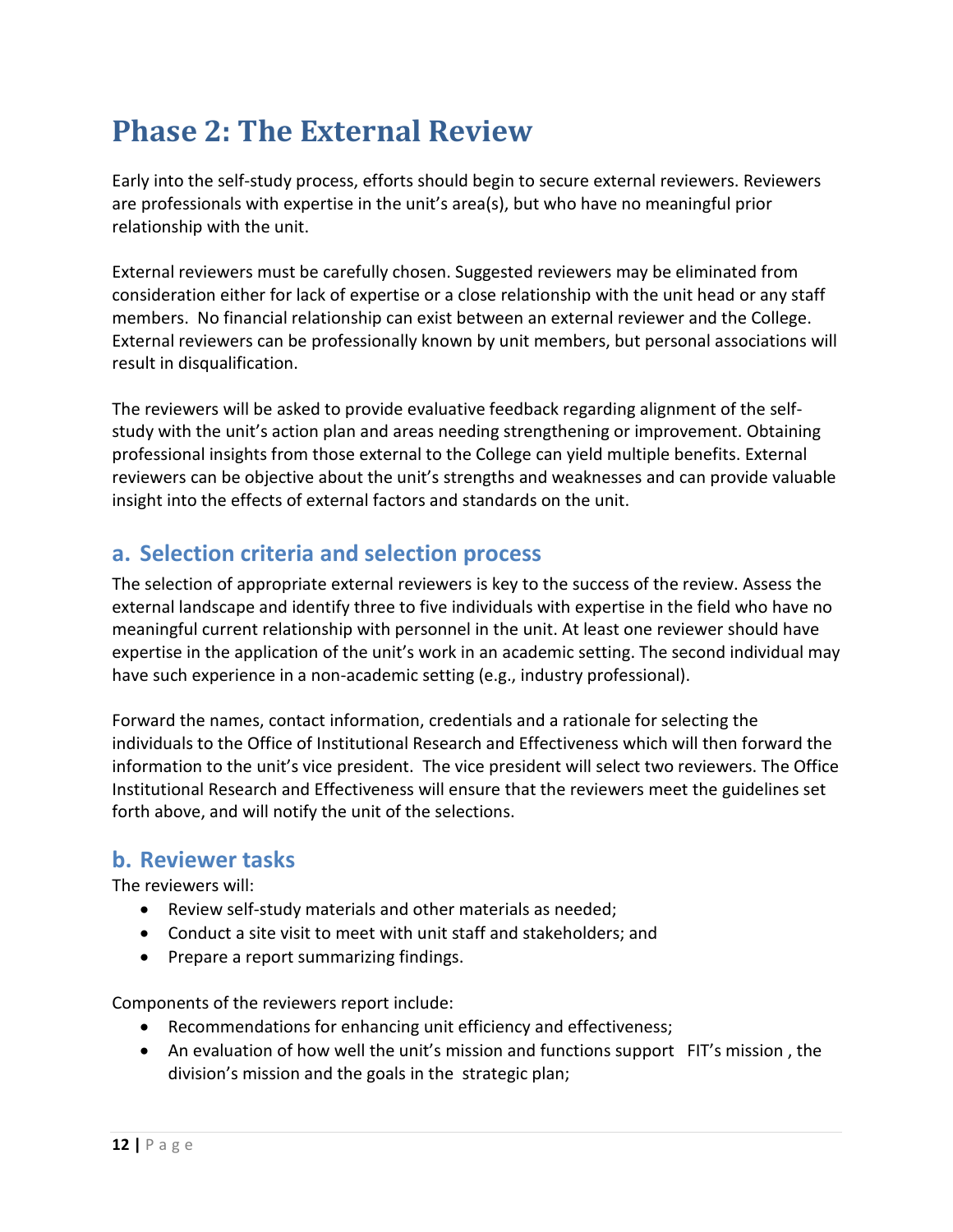- An evaluation of how well the unit's action plan addresses the findings in the self-study; and
- An assessment of whether the unit's recommendations are reasonable and achievable.

A complete description of what is expected in a reviewers' report can be found in the Scope of Work section on page 14.

## **c. Site Visit**

The purpose of the site visit is to give the reviewers a more complete view of the unit's operations and procedures than can be provided through the self-study alone. During the site visit, the reviewers will have opportunities to gather additional information, from unit representatives and FIT constituents outside the unit.

Forward the self-study to external reviewers at least two weeks prior to the site visit. Other relevant materials may also be forwarded as needed.

In almost all cases, the site visit can be completed in one day. Since units vary in terms of size, structure, and physical environment, there is some flexibility in how the day is scheduled, and in terms of whether a second day is needed to complete the review. In general, the schedule should include:

- Meetings with the unit's leadership team and those within the unit who had significant roles in producing the self-study;
- Meetings with the senior managers (vice presidents, associate vice presidents, assistant vice presidents, etc.) to whom the unit reports;
- Meetings with managers who have close interactions with the unit;
- A meeting with staff from the Division of Strategic Planning and Institutional Effectiveness;
- A tour of the offices and physical working spaces of the unit; and
- Time allotted for conferring with each other throughout the day as needed.

A sample site visit schedule is included in **Attachment 3**.

## **d. Reviewers' report**

Reviewers may choose to submit individual reports or a joint report. The external reviewers' report should be completed within two weeks of the site visit and sent directly to the Office of Institutional Research and Effectiveness. Upon receipt of reviewers' report, the Office of Institutional Research and Effectiveness will forward copies to the unit head and the respective Vice President. The Scope of Work supplied to the reviewers to guide their report(s) can be found at the end of this section.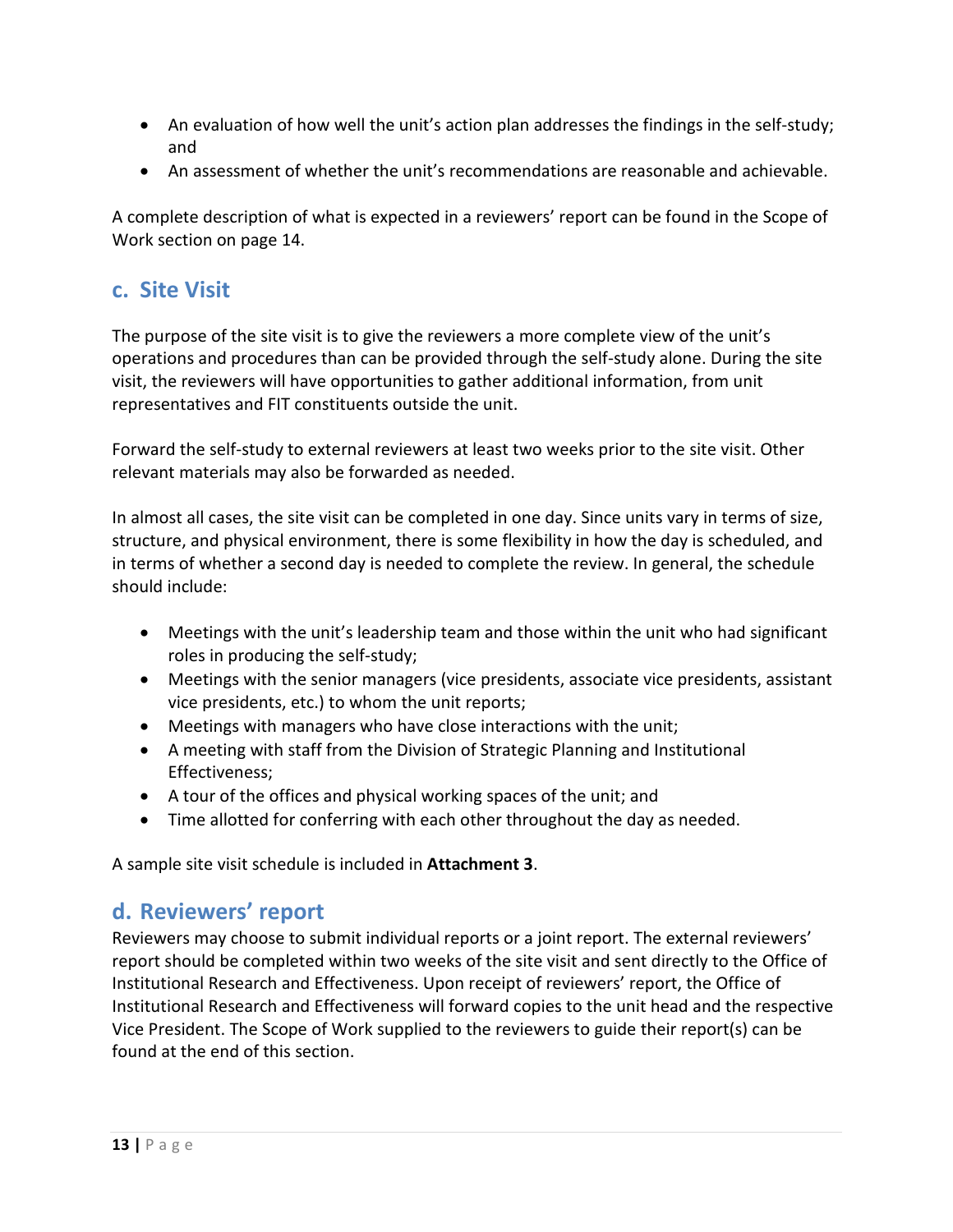## **e. Unit's response to reviewers' report**

As stated previously, the external reviewers' report should be received within two weeks of the site visit and the next step is to review the report. This is best done by the unit head and members of the team who have participated in the process. Prepare a written response to the reviewers' report which addresses each of their observations and recommendations. IR&E will provide the unit with a list of recommendations that must be addressed.

## **f. Revision of action plan (optional)**

Revise the unit's original action plan if necessary based on the findings in the external reviewers' report.

## **g. External Reviewer's Scope of Work, Administrative Unit Review**

External reviewers are an essential part of FIT's administrative review process, providing independent and informed perspectives as to how a unit compares to others in the field. Reviewers evaluate and offer constructive recommendations for a unit based upon an analysis of its strengths and weaknesses. This helps ensure that FIT's administrative units meet the needs of their internal and external stakeholders and align with FIT's strategic goals.

The engagement to conduct an external review at the Fashion Institute of Technology consists of three components:

- 1. Review of the unit's self-study, the FIT Strategic Plan, and other materials as needed.
- 2. A site visit, which usually lasts a full working day, from 8:00 a.m. to 5:00 p.m. However, the timing and length is flexible, depending on the unit's needs.
- 3. Preparation of a report (either individually or jointly with a second reviewer), to be submitted within two weeks of the site visit.

A stipend is provided to the reviewers to compensate them for the work related to review of materials, the site visit, and the preparation of the report. In addition, FIT will reimburse the reviewers for travel, lodging, and meals expenses associated with the site visit.

## External Reviewer's Report:

In a report of approximately 6-9 pages, reviewers will comment upon the strengths and weaknesses of the unit, with reference to the self-study report and site visit. Reviewers may choose to write one report together, or to submit separate reports. The areas listed below should be addressed; in each area there is at least one guiding question to consider. Reviewers are encouraged to address other topics that arise during the course of their review that they see as relevant to the unit's success.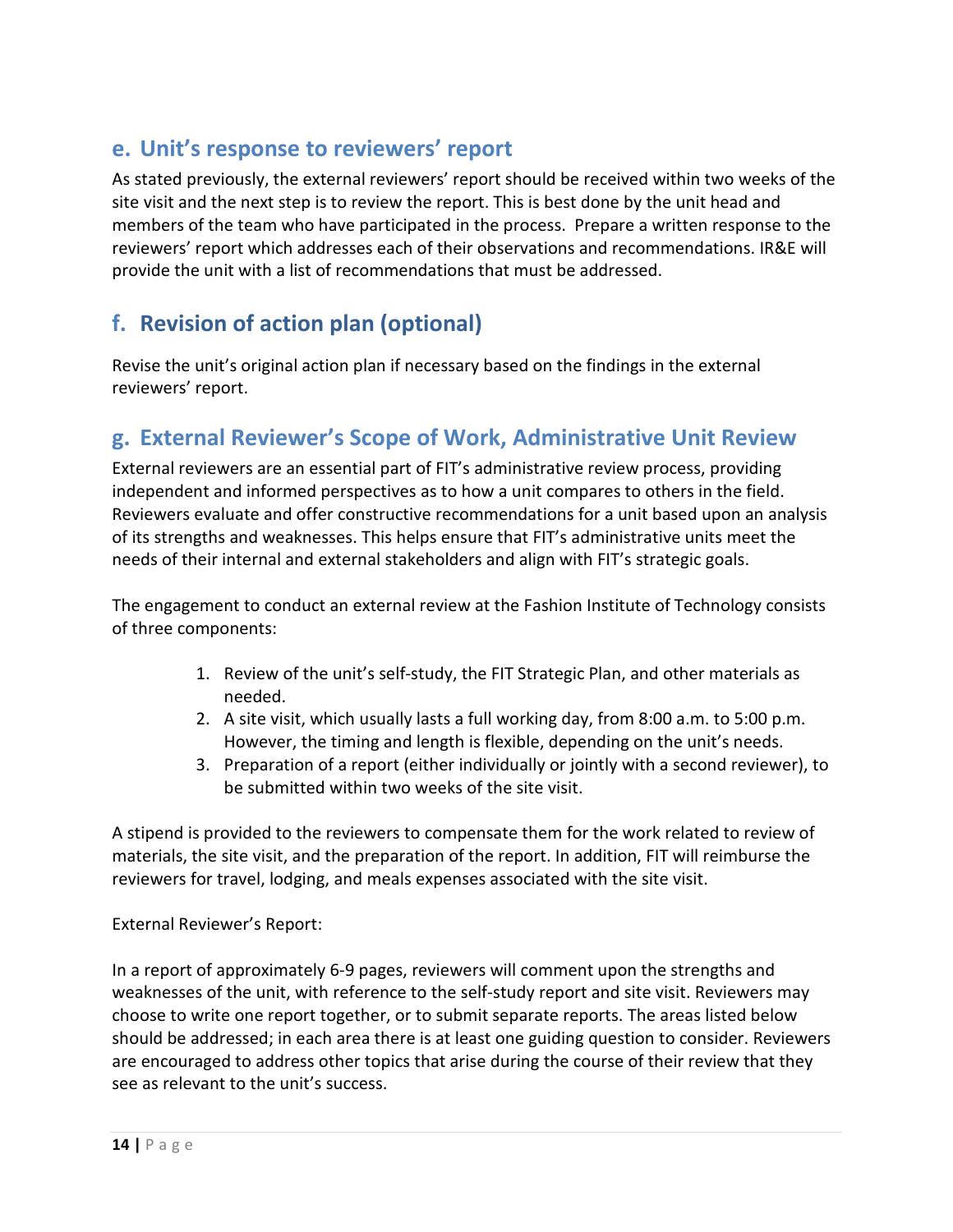Mission, Past History, Key Functions and Processes, and Future Vision and Planned Initiatives

- Is the unit's mission clear and appropriate? Does it align with FIT's mission, the division's mission and the strategic plan and the professional standards in this field?
- Do the unit's key functions and processes align with its mission and conform to the standards of the profession/field?
- Does the unit's self-study align with what you observed in your visit to the campus and discussions with various stakeholders? Why or why not?

Resources and efficiency

- Does the unit have adequate personnel and budgetary resources to accomplish its key functions?
- Can the unit increase its effectiveness and efficiency through improved use of technology, changes in organizational structure, or increased staff training? If so, suggest how this could be accomplished.

Evaluation of self-study and assessment evidence

- Has the unit gathered sufficient assessment evidence to evaluate its operations? If not, suggest additional evidence that might be required.
- Has the unit drawn the right conclusions from the evidence presented in the self-study?

Recommendations and Action Plan

- Evaluate the unit's action plan. Are the recommendations supported by evidence? Are the items included reasonable and achievable?
- Please respond to any specific questions or issues for which the unit or College has asked for feedback.
- What recommendations do you have to help the unit improve or strengthen?

We welcome other comments on topics not noted above.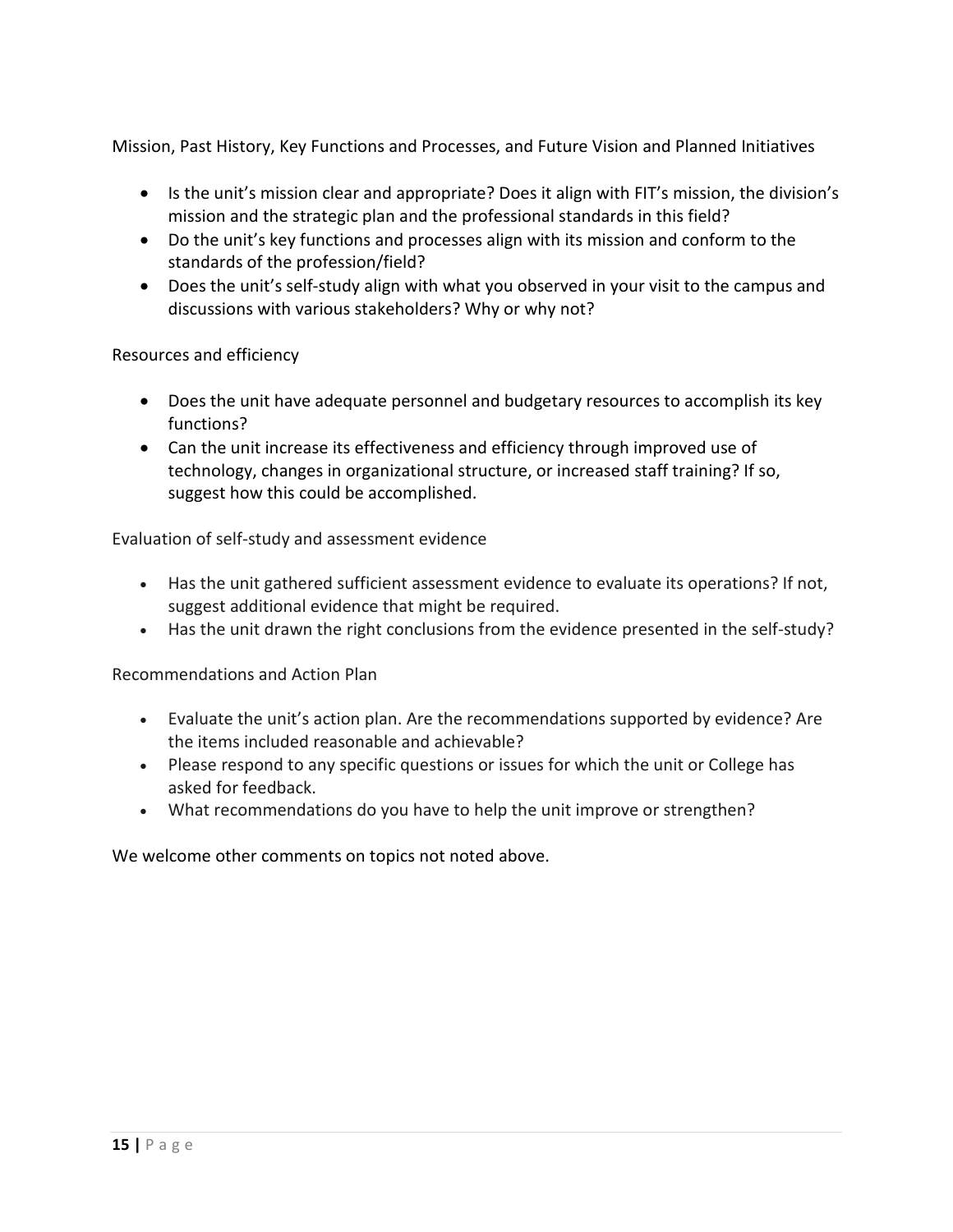## <span id="page-16-0"></span>**Phase 3: Use of Results**

The final phase of the administrative review process is Use of Results stage which includes:

- The distribution of all informational materials (self-study, reviewers' report, latest version of action plan) to meeting participants and other interested parties;
- A wrap-up/action plan meeting; and
- The development of a final action plan.

Participants in the Use of Results process includes unit representatives, the respective vice president, and staff from the Division of Strategic Planning and Institutional Effectiveness.

The wrap-up meeting will include a discussion of the following topics:

- the meaning and significance of the assessment results;
- the findings of the self-study and conclusions of the reviewers; and
- the actions that should be taken in light of the findings of the review process.

The meeting should result in an agreement on the proposed outcomes and a commitment to move forward on the agreed upon action plan recommendations.

Notes will be taken during the wrap-up meeting and minutes prepared by Institutional Research and Effectiveness staff. These minutes, after review by the participants, will be maintained as a record of the discussions and recommendations made during the meeting.

Unit representatives will prepare a final action plan based on the recommendations.

**Note**: Actions that have budgetary implications must go through the college budget planning process, with the administrative review results provided as supporting materials.

The action plan will be included with the final report and presented to the unit's vice president, who will present it to the president.

Results from the administrative review process may be used in the goal-setting and performance evaluations for senior administrators.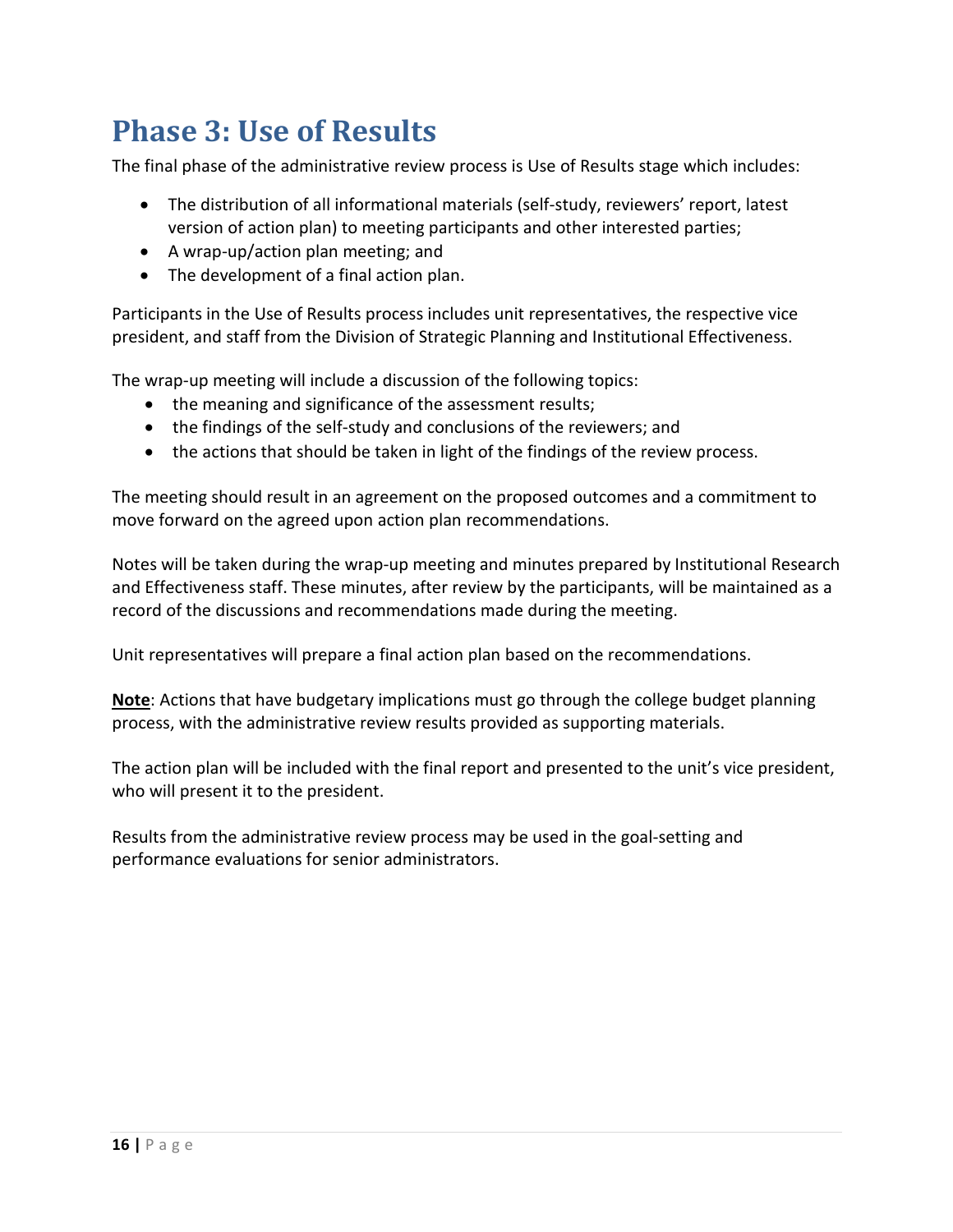## **Administrative Review: Final Action Plan and Executive Summary**

The final action plan serves as the documentation completing the self-study and assessment process. It is posted for the College community on MyFIT, along with a brief summary of the self-study process and the findings.

| Overview of Self-Study: Provide the timeline for the self-study (including dates of visit and wrap-up |
|-------------------------------------------------------------------------------------------------------|
| meeting) and reviewers' names and affiliations.                                                       |
|                                                                                                       |
|                                                                                                       |
|                                                                                                       |
|                                                                                                       |
|                                                                                                       |
|                                                                                                       |
|                                                                                                       |
|                                                                                                       |
|                                                                                                       |
|                                                                                                       |
|                                                                                                       |
|                                                                                                       |
|                                                                                                       |
| <b>Brief Summary of Key Findings:</b>                                                                 |
|                                                                                                       |
|                                                                                                       |
|                                                                                                       |
|                                                                                                       |
|                                                                                                       |
|                                                                                                       |
|                                                                                                       |
|                                                                                                       |
|                                                                                                       |
|                                                                                                       |
|                                                                                                       |
|                                                                                                       |
|                                                                                                       |
|                                                                                                       |
| Overview of Action Items: Explain rationale behind selection of the agreed-upon action items.         |
|                                                                                                       |
|                                                                                                       |
|                                                                                                       |
|                                                                                                       |
|                                                                                                       |
|                                                                                                       |
|                                                                                                       |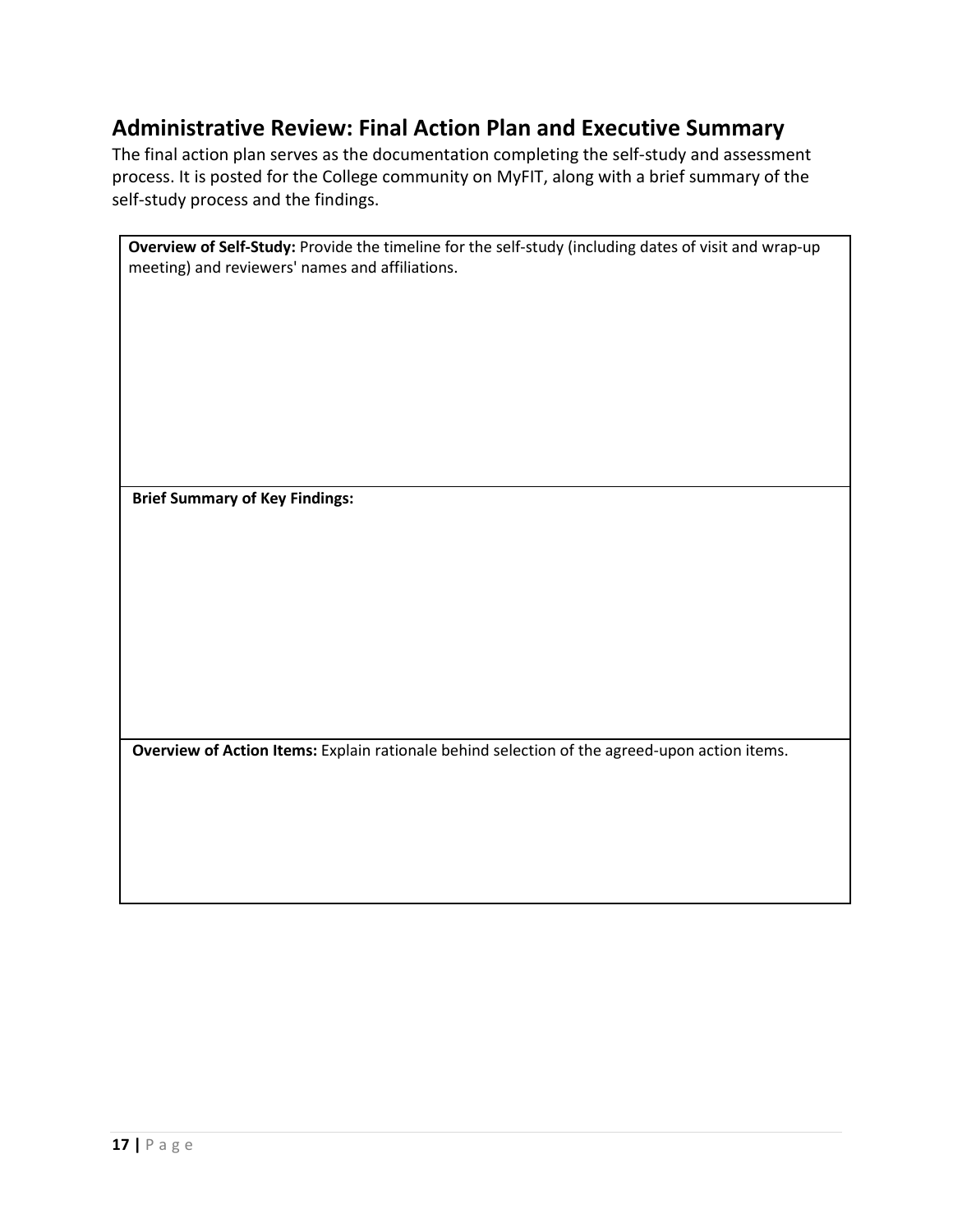| No.            | Action Steps: In addition to the action step,<br>please note whether this action is: New as a<br>result of self-study; currently planned;<br>recently implemented | Lead<br><b>Responsibility</b> | <b>Implementation Plan with</b><br><b>Timeline</b> | <b>Budgetary</b><br>Impact.<br>List items<br>requiring<br>additional<br>resources | <b>Intended Outcomes:</b><br>What observable<br>changes are expected<br>as a result of the<br>action step? |
|----------------|-------------------------------------------------------------------------------------------------------------------------------------------------------------------|-------------------------------|----------------------------------------------------|-----------------------------------------------------------------------------------|------------------------------------------------------------------------------------------------------------|
| 1              |                                                                                                                                                                   |                               |                                                    |                                                                                   |                                                                                                            |
| $\overline{2}$ |                                                                                                                                                                   |                               |                                                    |                                                                                   |                                                                                                            |
| 3              |                                                                                                                                                                   |                               |                                                    |                                                                                   |                                                                                                            |
| 4              |                                                                                                                                                                   |                               |                                                    |                                                                                   |                                                                                                            |
| 5              |                                                                                                                                                                   |                               |                                                    |                                                                                   |                                                                                                            |
| 6              |                                                                                                                                                                   |                               |                                                    |                                                                                   |                                                                                                            |

Note: Version published on MyFIT will only include the Action steps and Intended results; other columns will be hidden.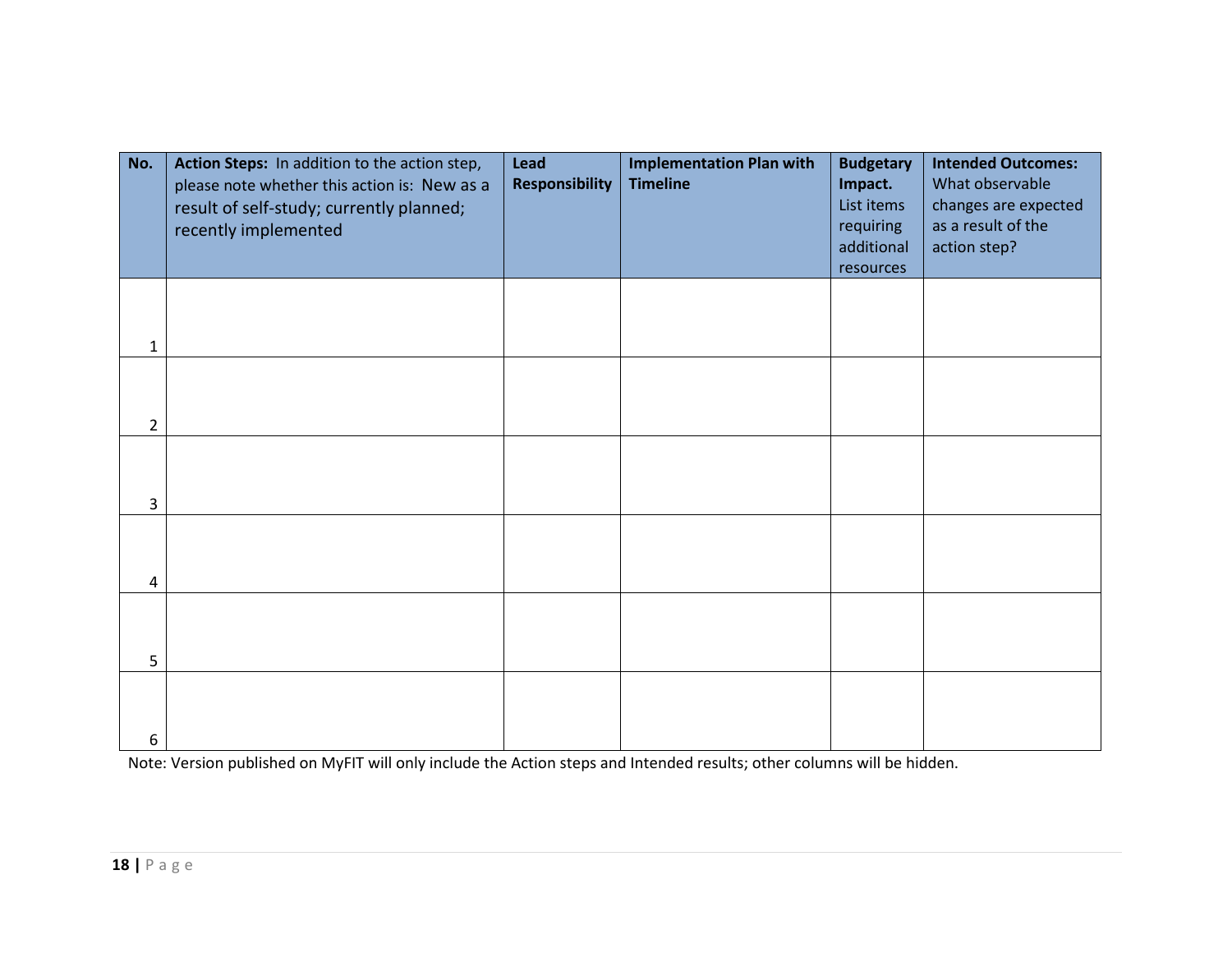## <span id="page-19-0"></span>**Attachments**

- 1. Mission Statement, Key Functions, and Assessment Approaches
- 2. SWOT Analysis Instructions
- 3. External Review Process
- 4. General Timeline for Administrative Reviews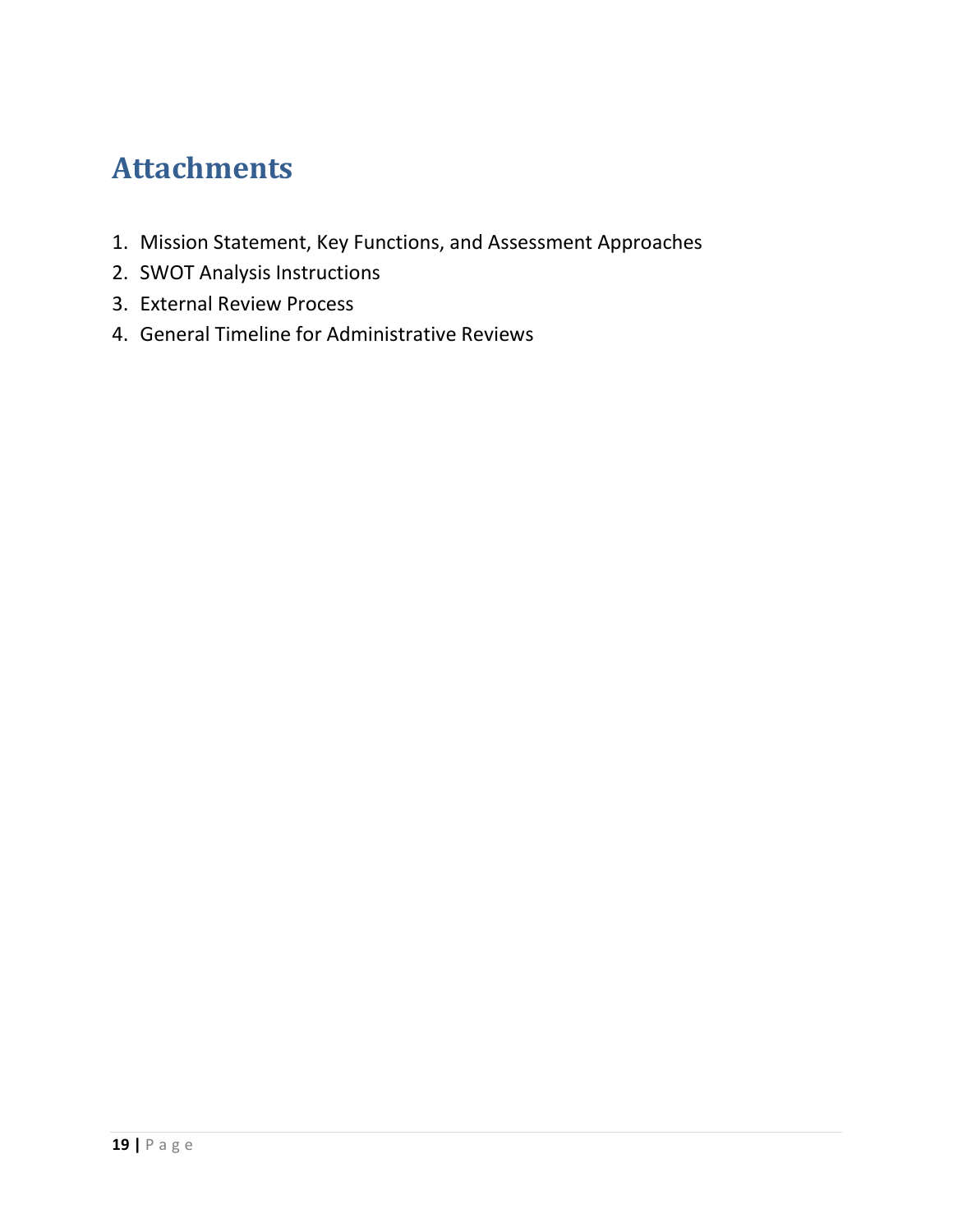## <span id="page-20-0"></span>**Attachment 1—Mission Statement, Key Functions and Assessment Approaches**

## **Writing a Mission Statement**

A **Mission Statement** is a concise statement outlining the general purpose, functions, and principles guiding the practices of an institution, school, an academic department, or an administrative department. It is a broad statement of what the unit is, what it does and why, and for whom.

A mission statement should be no more than a few sentences in length. While it should be clear and concise, it should also be distinctive. If the name of the unit was removed, the mission statement should not be applicable to another office at FIT or elsewhere. In contrast to a vision statement, which looks to a unit's future aspirations, a mission statement clearly and concisely defines the current purpose and primary functions.

### **Relationship of Unit Mission Statement to College and Division Mission Statements**

All units at FIT contribute to the mission of the Fashion Institute of Technology:

FIT prepares students for professional excellence in design and business through rigorous and adaptable academic programs, experiential learning and innovative partnerships. A premier public institution in New York City, FIT fosters creativity, career focus, and a global perspective and educates its students to embrace inclusiveness, sustainability and a sense of community.

Units do not need to directly state that they support the FIT mission. Instead, the phrases and ideas used in unit mission statements will "align" with FIT's institutional mission and the division's mission by reflecting certain aspects of it. For example, some areas of student services are likely to bring in the concepts of inclusiveness and community, whereas a unit such as Career and Internship Services would emphasize the aspects of career focus and New York City partnerships. Units that support the mission but do not directly interface with students might emphasize their purpose within a public higher education institution.

Below are two examples of mission statements from offices at FIT:

#### **Center for Excellent in Teaching:**

With the goal of improving teaching and student learning through professional development, the FIT Faculty Development Program, anchored by the Center for Excellence in Teaching, assists and supports faculty in the development, use and assessment of effective instructional and curricular strategies. The CET provides support for innovative, educational exploration across the curriculum, and seeks to foster a community of teaching practice. CET also works collaboratively with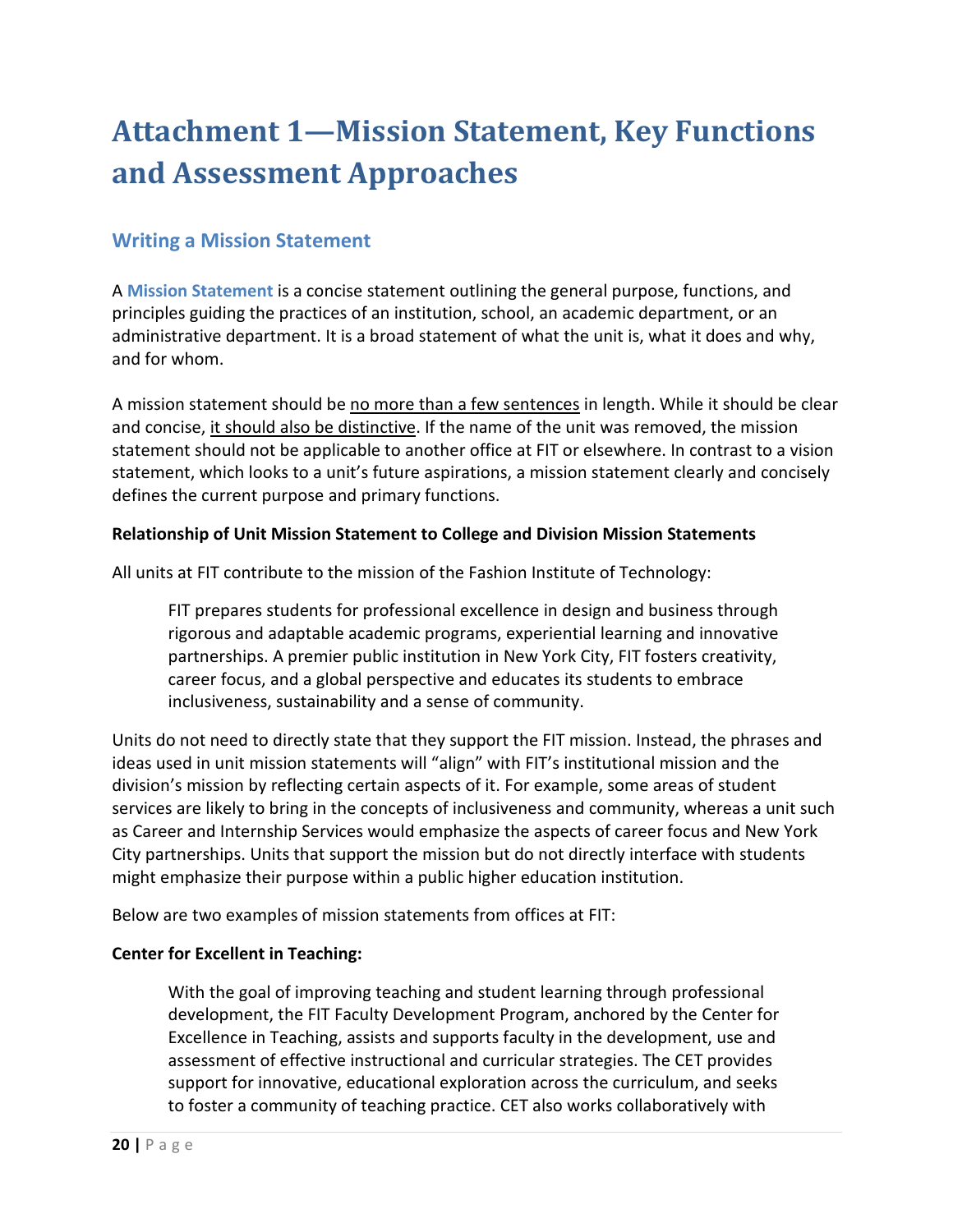faculty to incorporate student-centered, pedagogically-sound technology into the classroom.

## **Office of Institutional Research and Effectiveness:**

The Office of Institutional Research and Effectiveness collects, manages, and analyzes data and information to support internal planning, decision-making, and accreditation activities and to meet the reporting requirements of external constituencies. The Office promotes continuous improvement by providing leadership in the periodic program review for academic programs and administrative units as well as in assessing student learning.

Mission statements should periodically be reviewed, since purpose and functions can evolve over time. If the mission is no longer stated in a way that seems accurate and relevant, it should be revised or even rewritten.

## **Identifying Key Functions**

The purpose of the assessment component of an administrative review is for a unit to evaluate itself in terms of how well it performs its key functions and to gather information to inform action steps for improvement, if necessary. Key functions are defined as the main activities that a unit performs in order to fulfill its mission. They should not be confused with goals (as in the strategic plan) which are those things we want to accomplish.

Below is an example of key functions and associated action steps for improvement in the Office of Institutional Research and Effectiveness.

| <b>Key Functions</b>                                                                                                                                                | <b>Action Step</b>                                                                                                                   |
|---------------------------------------------------------------------------------------------------------------------------------------------------------------------|--------------------------------------------------------------------------------------------------------------------------------------|
| Manage the administration of student,<br>staff, and faculty surveys within the IRE<br>office and coordinate surveys<br>undertaken by other offices campus-<br>wide. | A. Investigate new survey software as<br>alternative to current SurveyMonkey account<br>to identify better options                   |
|                                                                                                                                                                     | B. Begin a campus-wide effort to improve and<br>better manage alumni contact information to<br>improve alumni survey response rates. |

As action steps are identified, it is important to think about how to assess the success of the results. However, the assessment component of an administrative review should mainly address assessing the key functions, since this review focuses on the unit overall. What evidence can the unit compile about how well it performs its basic functions? Assessment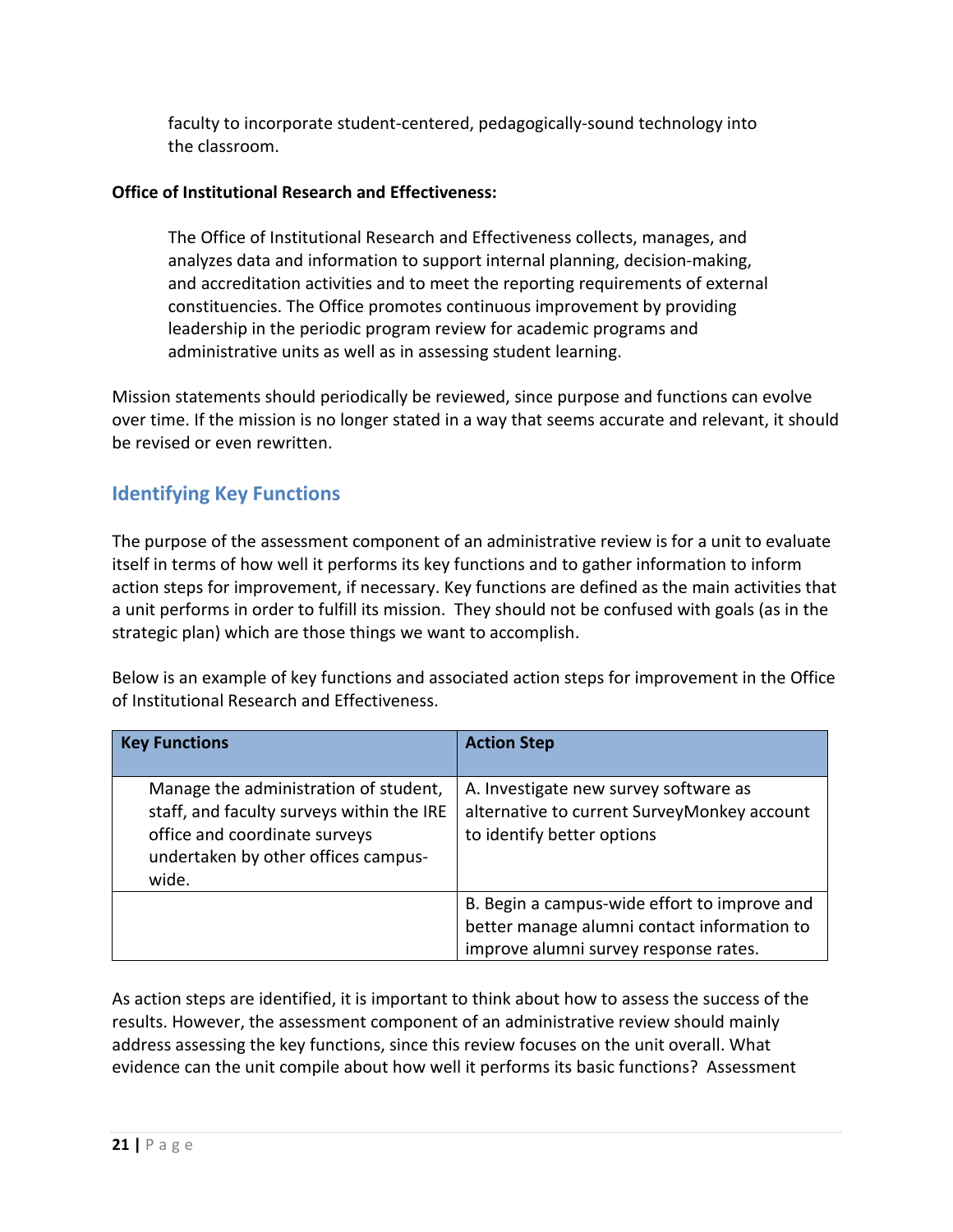evidence can also help units identify their strengths and weaknesses, and point to areas of improvement.

## **Assessment Approaches**

For each key function, list the possible assessment methods for measuring or otherwise evaluating its performance. For administrative units, assessment approaches should ideally include metrics that measure volume of the unit's activities as well as assessments that are more evaluative, providing information about quality and satisfaction. The chart below provides examples of these two types of assessment evidence.

| <b>Transactional Metric</b> | <b>Evaluative Assessment</b> | <b>Comment</b>                        |  |
|-----------------------------|------------------------------|---------------------------------------|--|
|                             | <b>Measure</b>               |                                       |  |
| Number of students seen     | *Survey of students          | The number of students advised        |  |
| at Academic Advising        | *Focus groups with           | provides important information        |  |
| Center each term            | students                     | about unit workload and ability to    |  |
|                             | *Metric that relates to      | handle its mission but does not       |  |
|                             | effectiveness of advising    | capture whether or not students       |  |
|                             | (e.g. # of students who      | receive effective advising            |  |
|                             | report advising mistake)     |                                       |  |
| Number of teaching          | *Survey or focus groups      | Tracking the number of workshops      |  |
| workshops offered to        | with attendees               | and attendees is important            |  |
| instructors; number of      | * Metrics relating to        | information, but it is also necessary |  |
| attendees to workshops      | effectiveness of             | to try to determine whether the       |  |
|                             | workshops (e.g. # of         | workshops are effective at            |  |
|                             | instructors who adopt        | improving instruction and are         |  |
|                             | new pedagogy, etc.)          | meeting faculty needs                 |  |

The information below provides additional ideas for brainstorming assessment evidence:

Adapted from Oregon State University (2006). *Assessment: A thinking person's process*, pp. 7-8, 37-41.

| <b>Type of Indicator of</b><br><b>Success</b> | <b>Definition</b>                              | <b>Indicators of success</b>                              |
|-----------------------------------------------|------------------------------------------------|-----------------------------------------------------------|
| Quality                                       | The quality of service<br>provided by the unit | Access: providing approachability<br>and ease of contact. |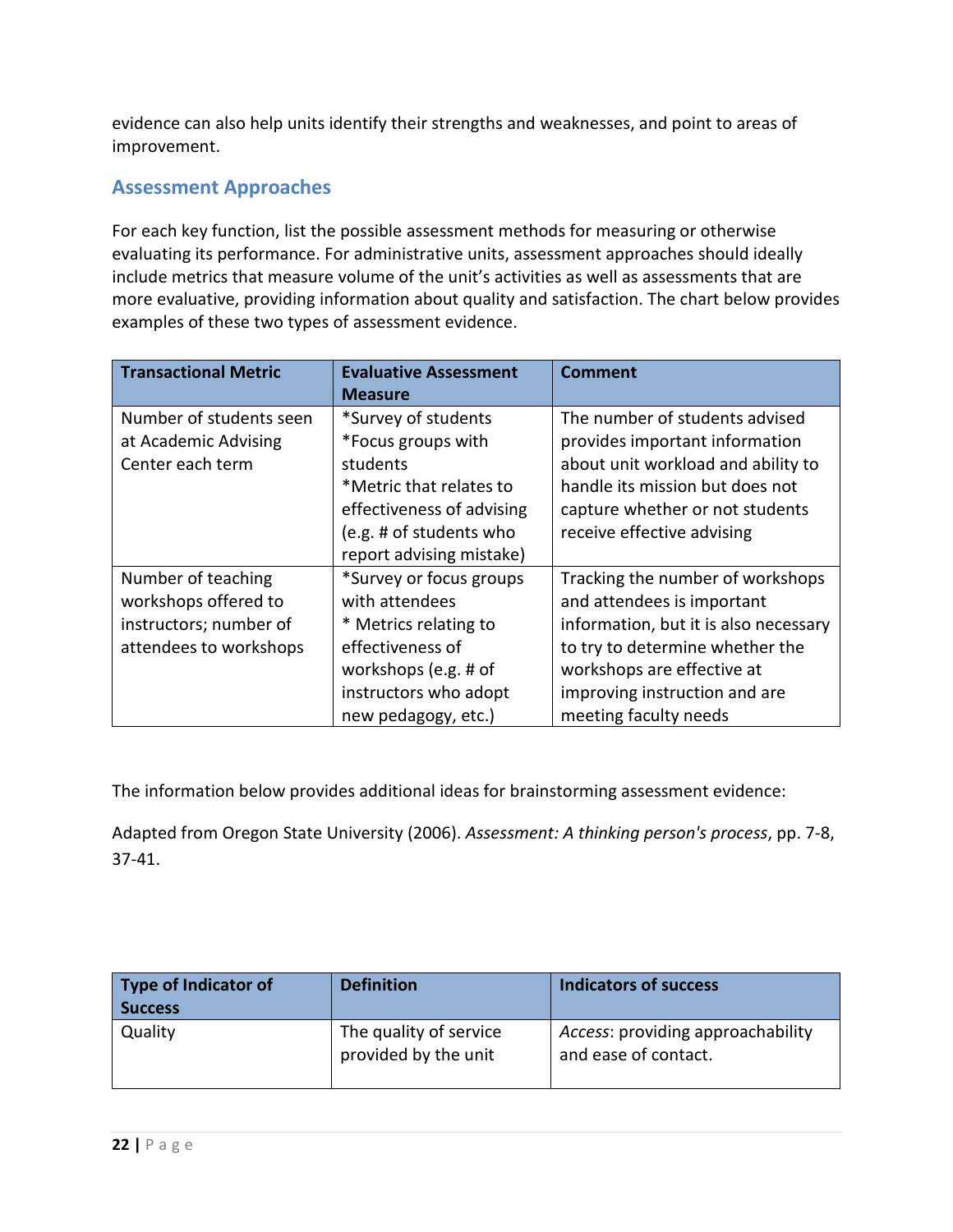|          |                                                                                                                         | Communication: listening to<br>stakeholders and acknowledging<br>comments; using easy-to-<br>understand messaging.                                                                               |
|----------|-------------------------------------------------------------------------------------------------------------------------|--------------------------------------------------------------------------------------------------------------------------------------------------------------------------------------------------|
|          |                                                                                                                         | Courtesy: showing consideration,<br>politeness, and respect.                                                                                                                                     |
|          |                                                                                                                         | Credibility: maintaining honesty<br>and trustworthiness.                                                                                                                                         |
|          |                                                                                                                         | <i>Empathy:</i> making an effort to know<br>and anticipate stakeholders' needs.                                                                                                                  |
|          |                                                                                                                         | Security: ensuring stakeholders'<br>freedom from danger, doubt, or<br>risk; confidentiality.                                                                                                     |
|          |                                                                                                                         | Tangible: maintaining appearance<br>of facilities, equipment, staff, and<br>materials.                                                                                                           |
| Quantity | Statistics regarding the<br>services the unit provides<br>and stakeholders' use of<br>and/or satisfaction with<br>them. | Examples include numbers of<br>materials produced, workshops<br>presented, or stakeholders served<br>within a given timeframe,<br>percentage of stakeholders<br>satisfied with their experience. |
| Action   | Measurable result of a<br>unit effort.                                                                                  | Application: stakeholders<br>demonstrate ability to access and<br>use unit services.                                                                                                             |
|          |                                                                                                                         | Comprehension: stakeholders<br>demonstrate understanding of unit<br>function(s) and policies.                                                                                                    |

These are just a few examples. Other indicators may relate to accuracy or efficiency of a unit. The Office of Institutional Research and Effectiveness can work with units to determine suitable assessment approaches.

## **Methods of Data Collection**

There are a number of ways to measure the success of a desired outcome. Below is a list of possible methods, adapted from the work of evaluation specialist Ellen Taylor-Powell.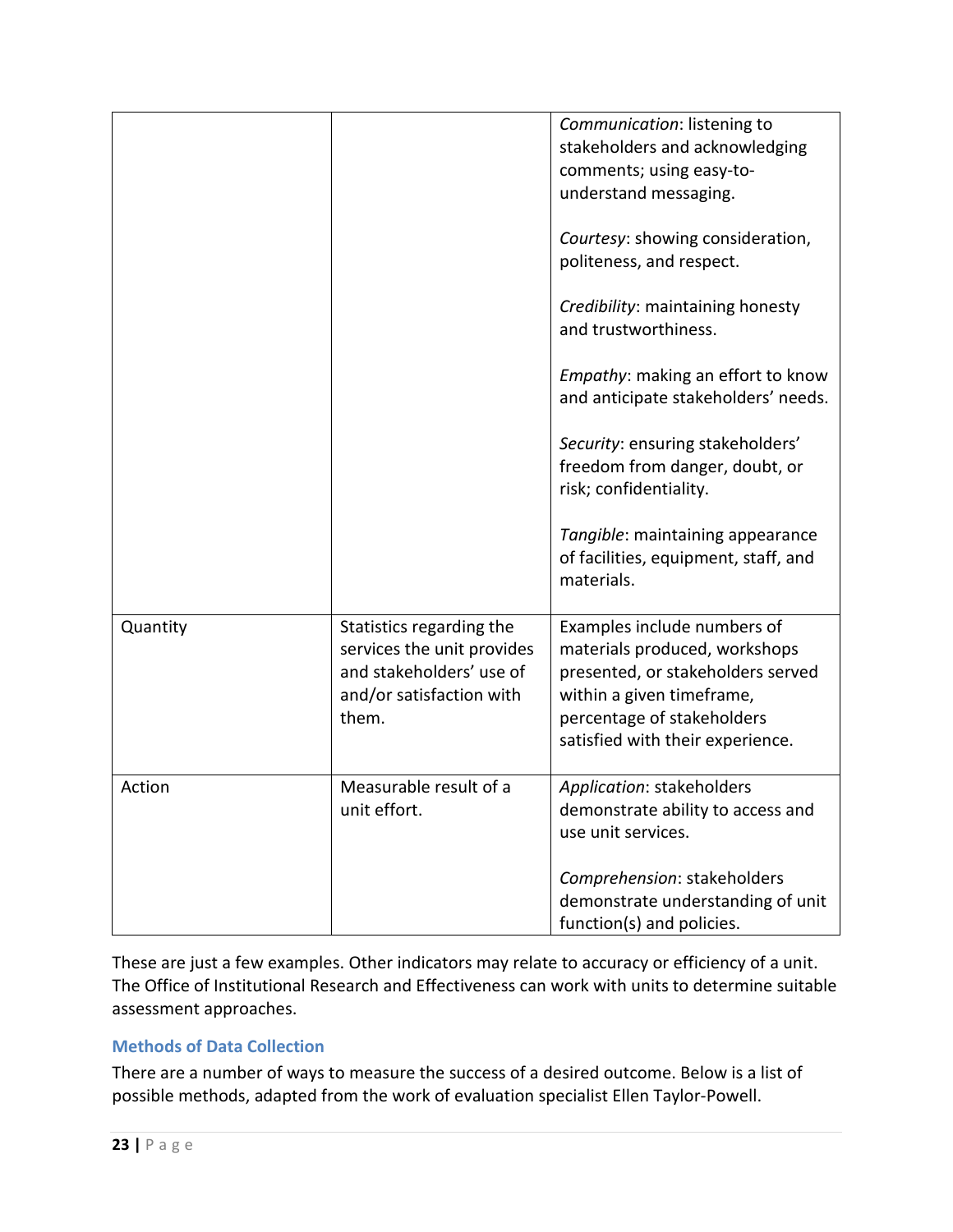- **Case study**: an in-depth examination of a particular service or undertaking (e.g., a specific program or stakeholder group), case studies use multiple sources of information and data-collection methods to provide as complete a picture as possible.
- **Document analysis**: the analysis and summary of existing materials (e.g., a review of a unit's communications materials).
- **Expert review**: an examination by a panel of experts in related field(s).
- **Interview**: conducted in-person or by telephone, interviews can range from tightly structured or open-ended and conversational.
- **Group assessment**: anonymous balloting, brainstorming sessions, community forums, and focus groups of stakeholders are all examples of group assessments.
- **Logs**: chronologically kept records of data and/or observations by relevant unit member(s).
- **Observation**: the collection of information through seeing and listening.
- **Photographs, slides, or videos**: any unwritten documentation that provides evidence of an outcome should be considered (e.g., before-and-after photographs of a renovated space).
- **Portfolio review**: a collection of materials encompassing the breadth and scope of an activity or program.
- **"Secret shopper"**: an anonymous evaluator of unit service(s).
- **Survey**: the collection of standardized information through structured questionnaires. Surveys may be completed on site, online, by telephone, or through mail or email.
- **Testimonials**: statements, provided by stakeholders, expressing their personal experiences with unit services.
- **Tests**: the use of established standards to assess knowledge, skill, or performance. These can include tests of unit members' understanding of policies, procedures, and specialized technology and tests of stakeholders' understanding of unit policies and procedures.
- **Unobtrusive measures**: the gathering of information without the knowledge of people in the setting (e.g., wear and tear on a mat placed in front of a display).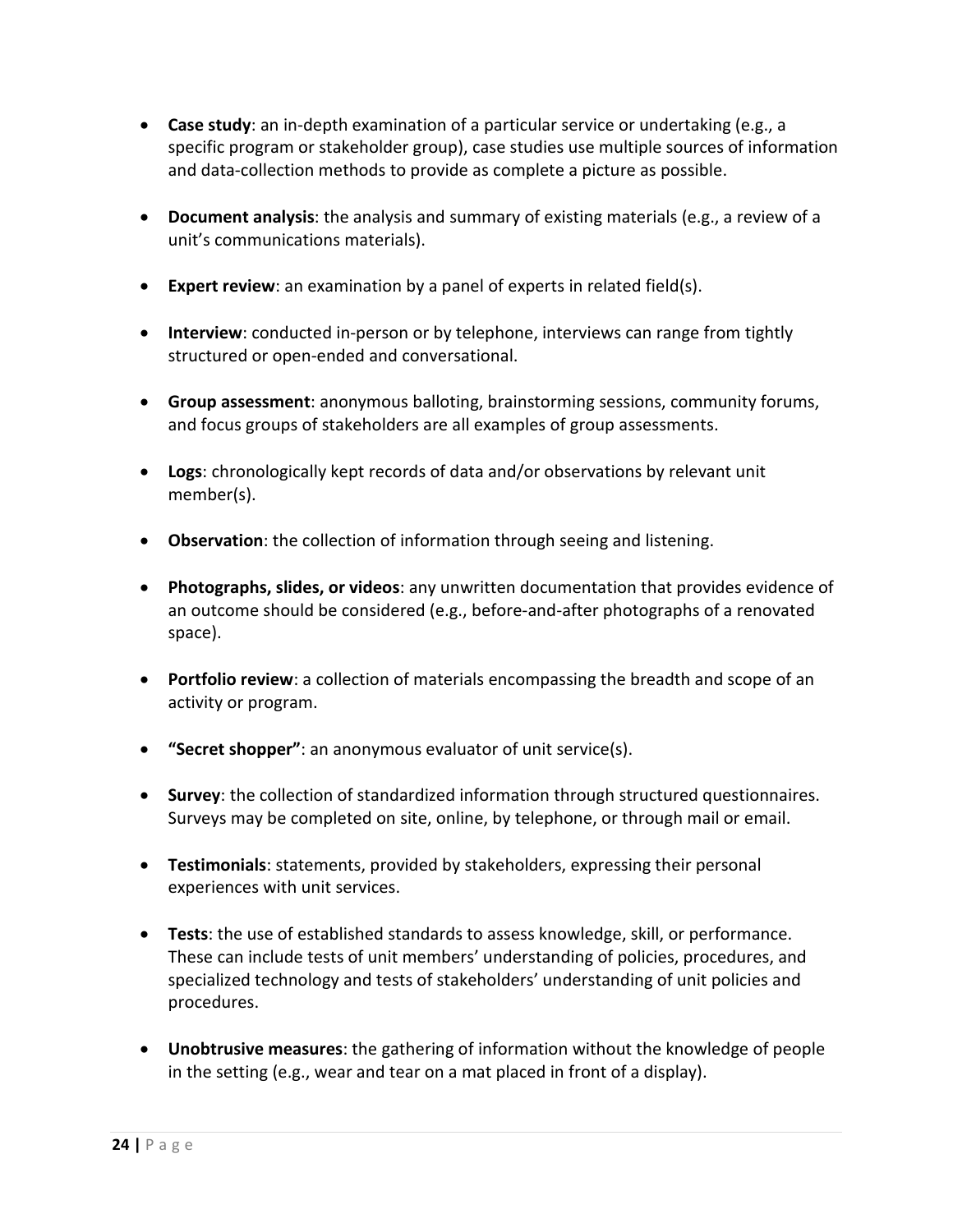## <span id="page-25-0"></span>**Attachment 2--SWOT Analysis Instructions**

There are a variety of ways to conduct a SWOT analysis. An approach should be adopted that fits the unit's circumstances and personnel.

A SWOT analysis is not meant to be completed by a single person, such as a director, sitting alone and documenting his or her views of the unit. It is important to consider who will add most value to this exercise and the best ways to secure their input. For example, you may want to consider representation of views from within the unit, students and/or alumni if appropriate, and other FIT departments if needed. Options for getting input include tabulation of written responses or surveys, open group discussion, and development of a "straw man" SWOT that is thrown out for reaction. The most effective mix will depend on the number of participants, their temperaments, and level of engagement in the process.

For example, a small number of well-informed, highly engaged, and equally vocal participants could do very well with an open discussion. However, in other situations it could be beneficial to gather information on participants views through an informal or formal collection process, with a summary of responses provided to the group. That summary could then provide the basis for a discussion.

As part of the SWOT analysis, use the questions listed in the section below, *[Questions to Ask](#page-25-1)  [During a SWOT Analysis,](#page-25-1)* for guidance*.* 

After completing the analysis, create a final, prioritized version of the SWOT analysis and list the factors in each category (S, W, O, or T) in order from highest priority to lowest. These can be prepared as a simple list or summarized as shown in the SWOT template below.

## <span id="page-25-1"></span>**Questions to Ask During a SWOT Analysis**

These are meant as guidance or starting points; there are many other questions to ask and factors specific to the unit's mission to consider.

**Strengths** *(internal, positive factors)*; these describe the positive attributes, tangible and intangible, internal to the unit. They are within your control.

- What do you do well?
- What internal resources that are strengths do you have? For example:
	- o *Positive attributes of people*, such as knowledge, background, education, credentials, network, reputation, or skills.
	- o *Tangible assets of the unit*, such as funding, effective procedures, or technology.
- Do you have strong capabilities in redesigning or improving ways of doing the unit's work?
- What other positive aspects, internal to your unit, add value or offer you an advantage in fulfilling your goals?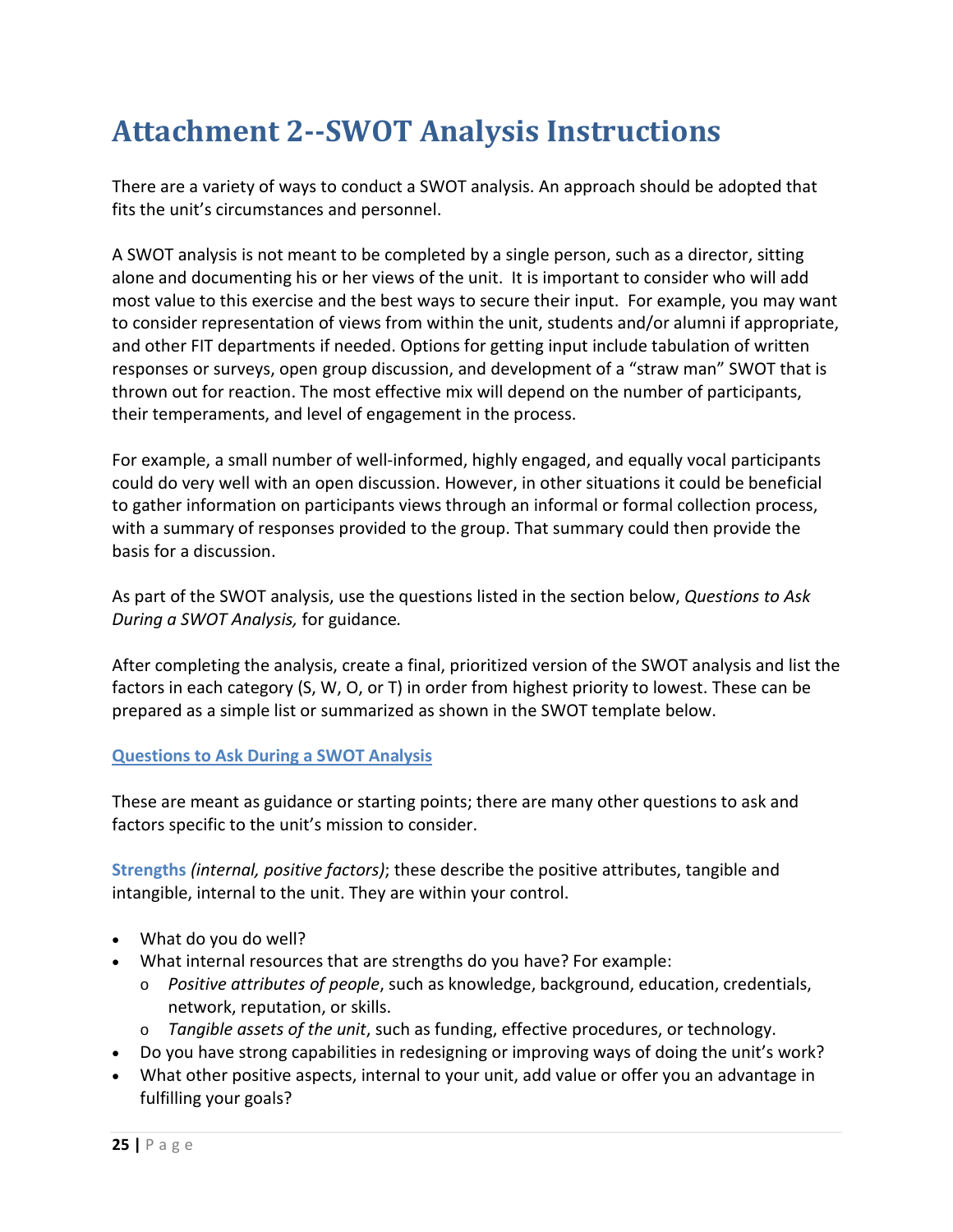**Weaknesses** *(internal, negative factors)*; these are aspects of the unit that detract from the value you offer or place you at a competitive disadvantage. These areas need to be enhanced areas in order to fulfill the goals and mission.

- Are there sufficient staff members and/or do the staff have appropriate training, skills and attributes to carry out the work?
- Are the goals and mission of the unit unrealistic?
- Have there been incidents or negative events that have resulted in a poor reputation for the unit?
- Is the technology lacking or inappropriate in some way?

**Opportunity** *(external, positive factors)*; these are external attractive factors that represent reasons your unit is likely to excel. An important part of conducting this part of the SWOT analysis is an environmental scan, gathering information within FIT and in the broader community, state, nation and world.

- What opportunities exist outside of the unit or outside of FIT that you can benefit from?
- Is the perception of the unit positive?
- Has there been recent growth or other changes in the environment that create an opportunity?
- Is the opportunity ongoing, or is there just a window for it? In other words, how critical is your timing?

**Threats** *(external, negative factors)*; these include external factors beyond the unit's control that could place the unit's strategy, or the unit or FIT itself, at risk. The unit has no control over these, but may benefit by having contingency plans to address them if they should occur.

- What factors beyond the unit's control could place your unit or FIT at risk?
- Are there challenges created by an unfavorable trend or development that may lead to deteriorating likelihood of meeting the goals of the unit or FIT?
- What situations might threaten the unit's efforts?
- Have there been shifts in students' or others' behavior, the economy, or government regulations that could negatively affect the unit's work? Are such shifts anticipated to occur in the future?

#### **SWOT Template**

The template on the next page is designed to help in the brainstorming component of the SWOT preparation. In the self-study, list the elements in each category, along with a sentence or two that explains them.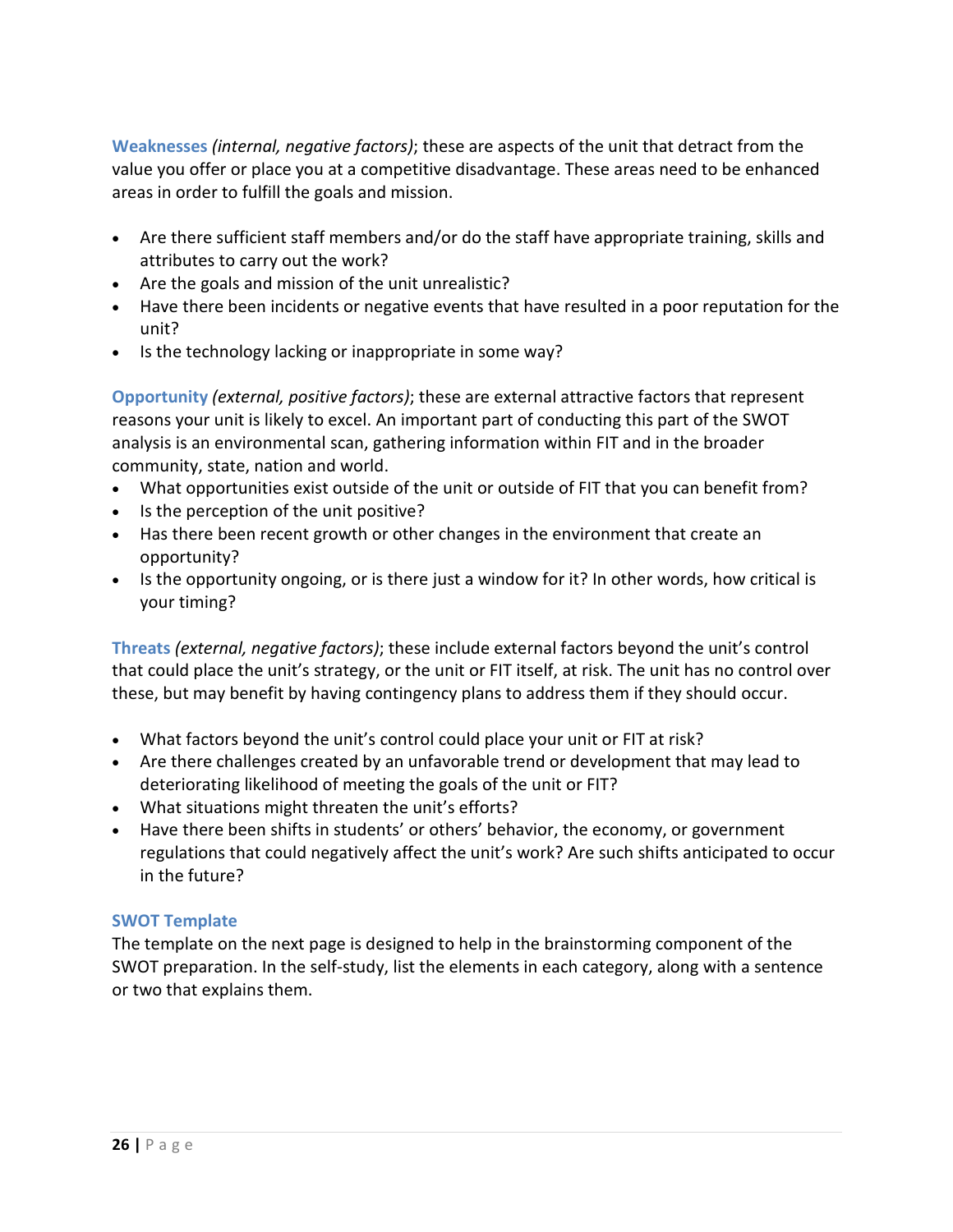| <b>Strengths</b>     | <b>Weaknesses</b> |  |
|----------------------|-------------------|--|
|                      |                   |  |
|                      |                   |  |
|                      |                   |  |
|                      |                   |  |
|                      |                   |  |
|                      |                   |  |
|                      |                   |  |
| <b>Opportunities</b> | <b>Threats</b>    |  |
|                      |                   |  |
|                      |                   |  |
|                      |                   |  |
|                      |                   |  |
|                      |                   |  |
|                      |                   |  |
|                      |                   |  |
|                      |                   |  |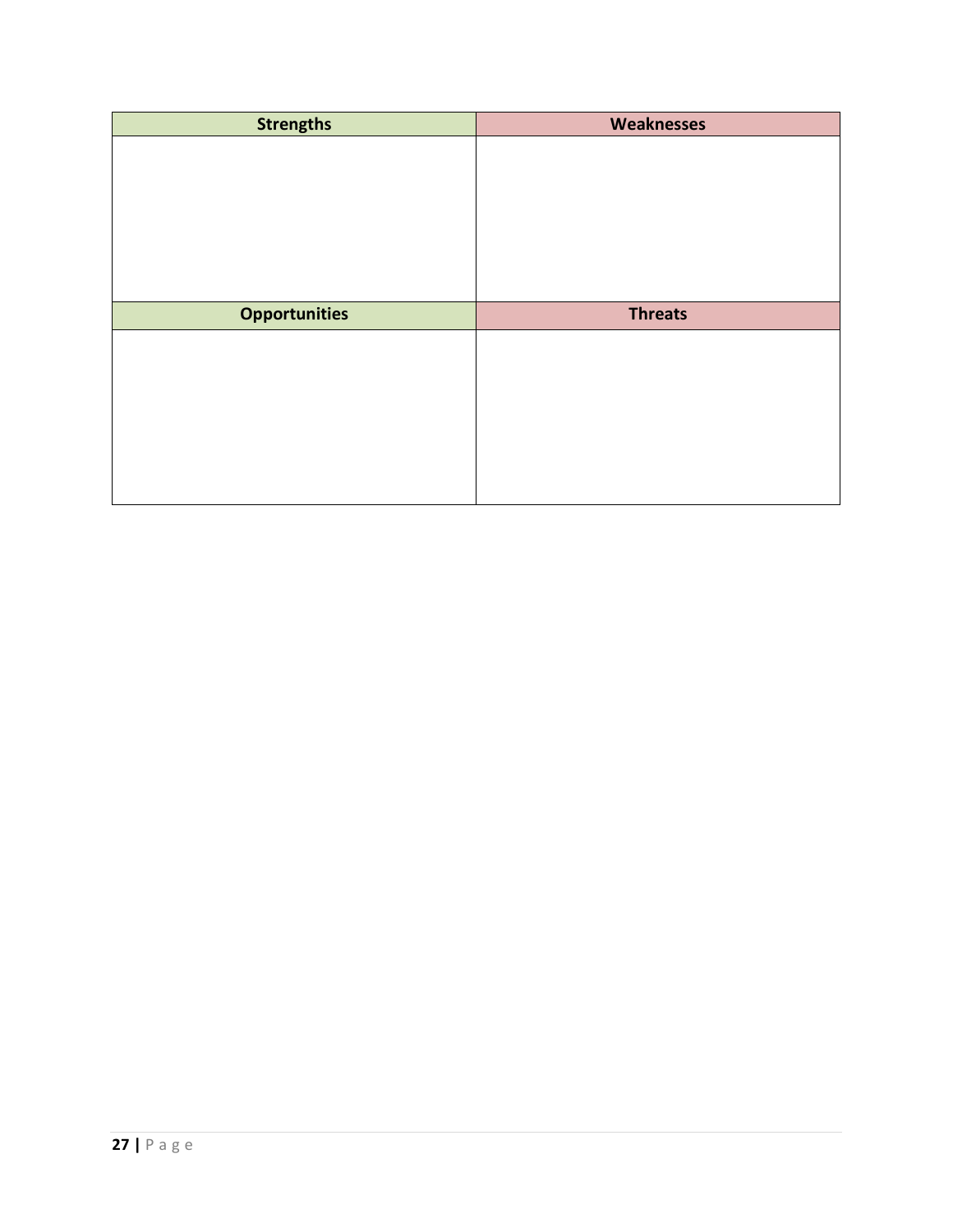## <span id="page-28-0"></span>**Attachment 3. External Review Process**

Section II of these Guidelines focused on the purpose and components of the external review portion of the administrative review process. This attachment focuses on the timing, logistics, and the delegation of responsibilities of the various departments involved in the external review.

### **Selection of reviewers**

Units are strongly advised to start searching for potential external reviewers very early in the administrative review process.

As noted in the guidelines, forward names, contact information, credentials and a rationale for selecting the individuals to the Office of Institutional Research and Effectiveness which will forward the information to the unit's vice president. The vice president will select two reviewers. The Office Institutional Research and Effectiveness will notify the unit of the selections. The Office of Institutional Research and Effectiveness will then contact the reviewers to arrange the details of the engagement.

It is recommended that the unit contact potential reviewers to gauge their level of interest and suitability for the reviewing engagement. Units can use the External Review Scope of Work to describe the nature of the work to potential reviewers, and to inform them about FIT's reimbursement and compensation policies.

## **Materials to be sent to reviewers**

After receiving confirmation from the reviewers that they are willing and able to undertake the review, the Office of Institutional Research and Effectiveness will send the following materials to the reviewers at least one week prior to the site visit:

Unit self-study External reviewer's Scope of Work Link to FIT Strategic Plan on [www.fitnyc.edu](http://www.fitnyc.edu/) Contract/payment information Directions to campus Agenda

#### **Arranging the Site Visit**

The agenda for the site visit will be developed jointly by the unit and the Office of Institutional Research and Effectiveness. In cooperation with the unit, the Office of Institutional Research and Effectiveness will schedule the meetings and other activities that will take place during the site visit.

The Office of Institutional Research and Effectiveness will serve as the overall guide and time keeper during the visit, adjusting the schedule as needed.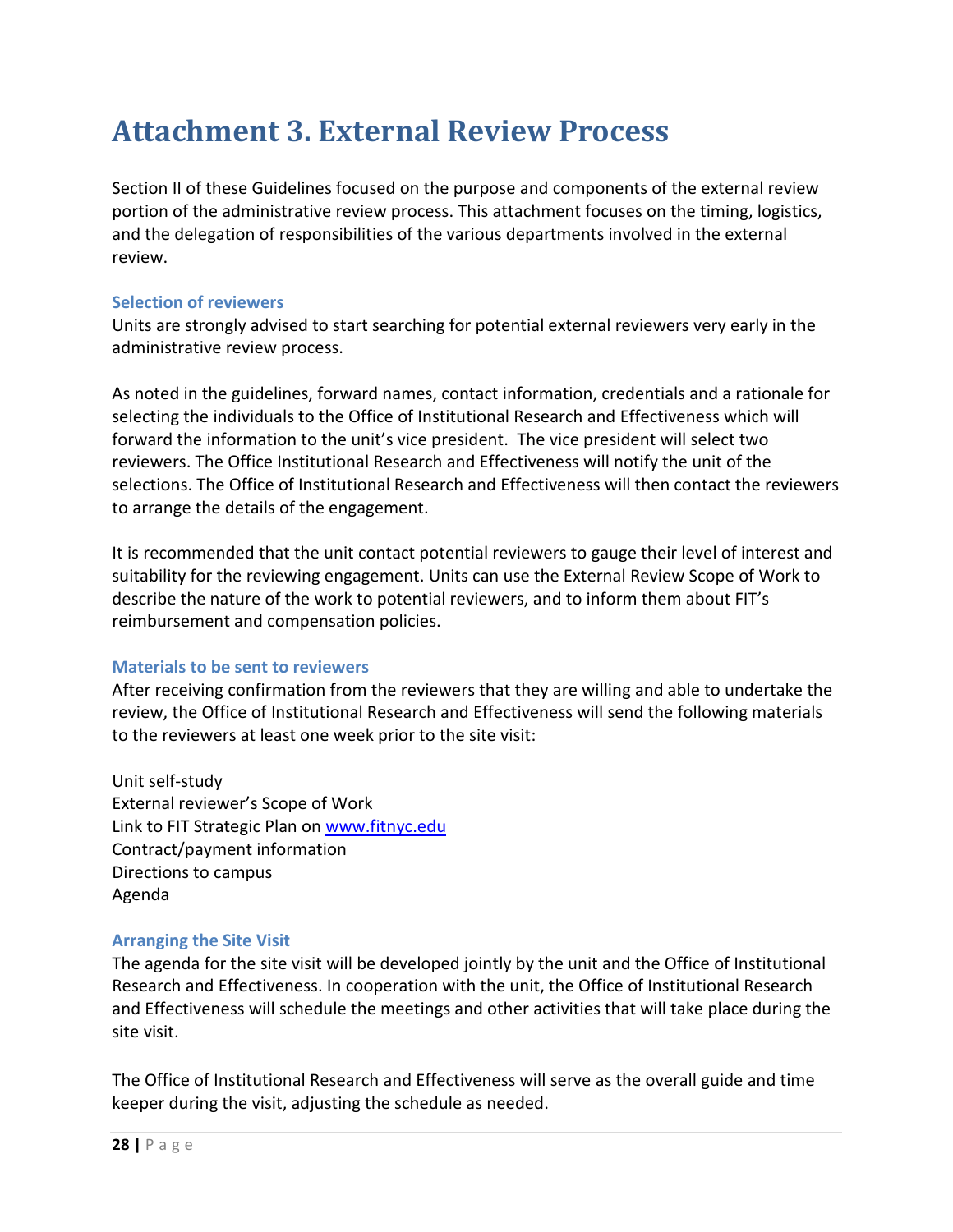### **Example of site visit schedule**

Over the course of the site visit day, the reviewers will have opportunities to meet with the unit leadership team, senior managers (vice presidents, associate vice presidents, assistant vice presidents etc.) to whom the unit reports, managers who have close interactions with the unit being reviewed, and Institutional Research and Effectiveness staff. They should also have opportunities to tour the unit's offices and physical working spaces and confer with each other throughout the day as needed.

Below is an example of a site visit schedule:

| $8:00$ am $-9:00$ am                | Breakfast meeting with unit leadership team                            |
|-------------------------------------|------------------------------------------------------------------------|
| $9:00$ am $-9:30$ am                | Tour of unit offices and work spaces                                   |
| $9:30$ am $-10:30$ am               | Meet with senior managers (vice presidents, associate vice presidents, |
|                                     | assistant vice presidents etc.) to whom the unit reports               |
|                                     | 10:30 am - 12:00 pm Meetings with customers/constituents               |
|                                     | 12:00 pm $-$ 1:30 pm Lunch and discussion                              |
| 1:30 pm $-$ 3:00 pm                 | Meet with unit                                                         |
| $3:00 \text{ pm} - 3:30 \text{ pm}$ | Meet with Institutional Research and Effectiveness staff               |
| $3:30 \text{ pm} - 4:30 \text{ pm}$ | Reviewers' meeting                                                     |

### **Reviewers' report**

The external reviewers' report should be completed within two weeks of the site visit and sent directly to the Office of Institutional Research and Effectiveness which will forward copies to the unit head and the respective vice president.

#### **Reimbursement and compensation**

Costs for the external review and site visit will be paid through the Institutional Research and Effectiveness budget; with payments being made to the reviewers after their report is received.